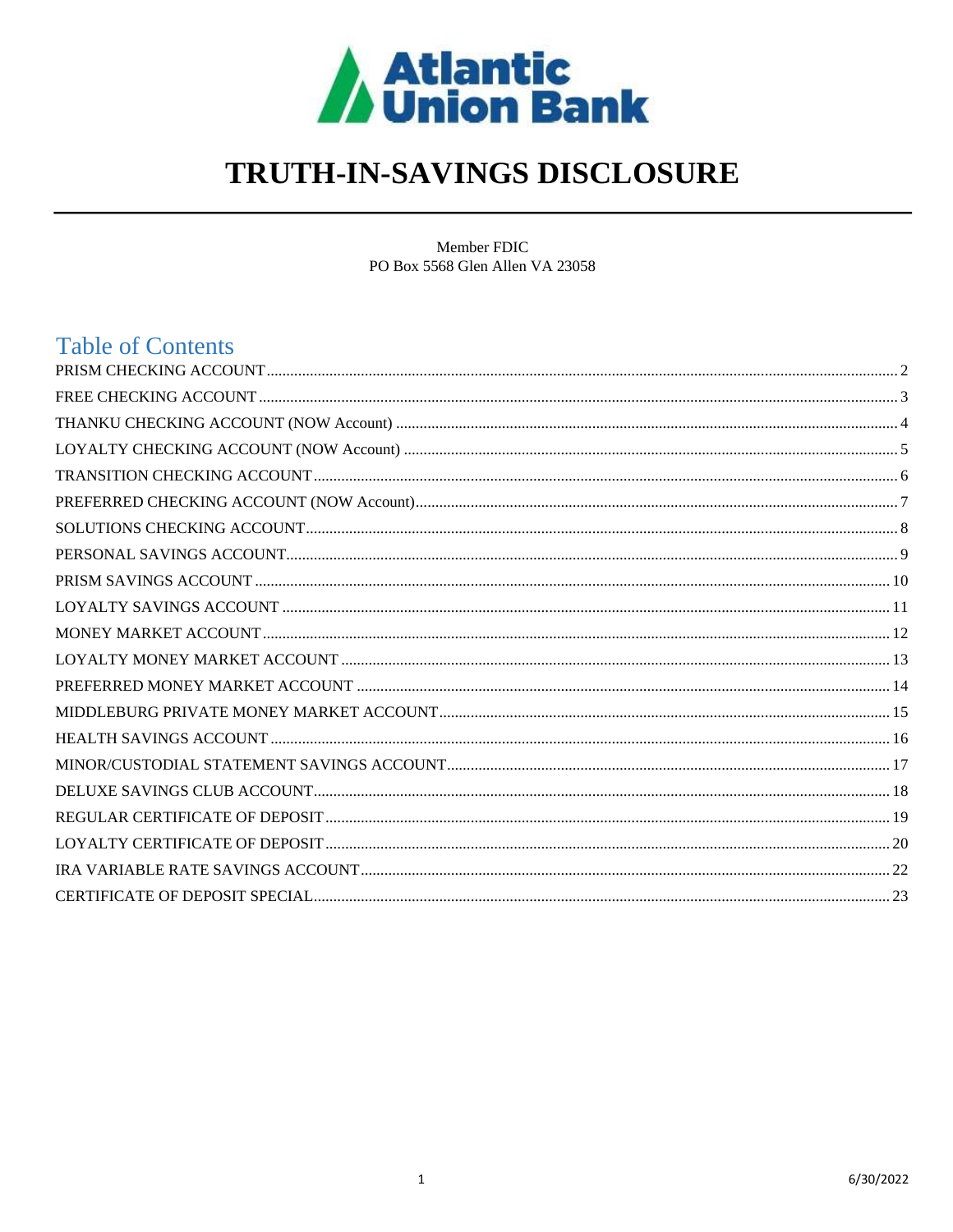

# **PRISM CHECKING ACCOUNT**

<span id="page-1-0"></span>**Minimum balance to open the account -** You must deposit \$25.00 to open this account.

**Maintenance fee -** A maintenance fee of \$5.00 will be imposed every statement cycle. The maintenance fee is not charged if an owner on the account is age 13 through 24 or age 62 and older.

**Overdraft Fees –** This account is not charged overdraft fees.

**Overdraft Services** – We do not offer our Standard Overdraft Privilege or Opt-In Overdraft Privilege Services with this account.

Generally, we will not authorize or pay transactions when you do not have enough money in your account. Fees may be charged by the merchant if your transactions are returned unpaid. For transactions that are pre-authorized by us, we must pay those transactions when they are presented for payment even if your account balance at the time of settlement is not sufficient to cover them. When this happens you are not charged overdraft fees. However, you are responsible to repay a negative balance in your account right away.

Please talk to a Banker for information on our Overdraft Account Transfer and Overdraft Line of Credit Services.

**Effect of closing an account** – No fee is charged to close the account.

**Effect of a dormant account –** No dormant account fee is charged.

**Account Eligibility –** To open an account, at least one owner must be 18 or older. Joint owners must be 13 or older.

**Cashier's Check fee –** The fee is \$5.00 to purchase a Cashier's Check.

**Additional Feature-** This account also features check safekeeping. If you elect to have your check images returned with your paper statement, a monthly fee of \$2.00 will be imposed every statement cycle.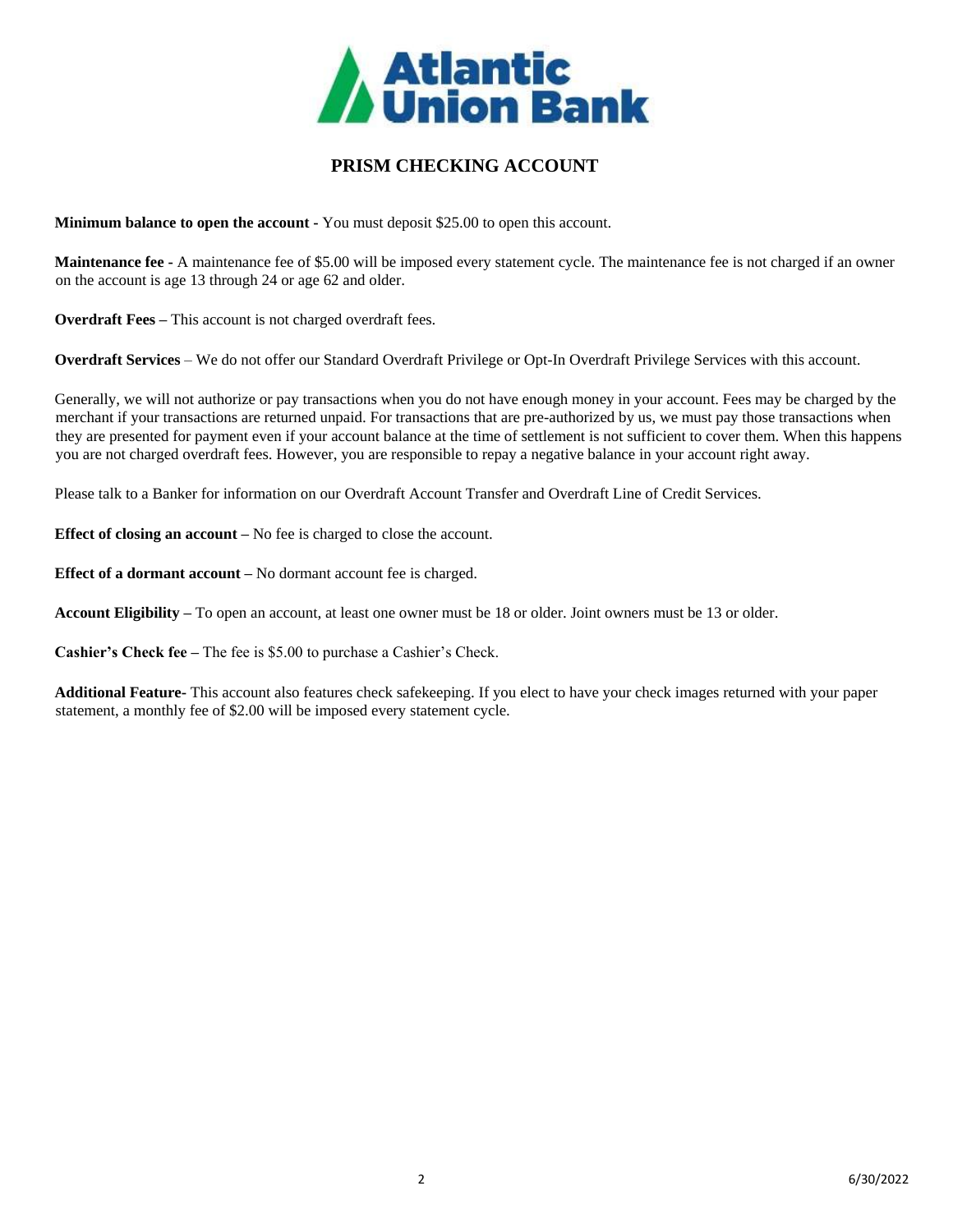

# **FREE CHECKING ACCOUNT**

<span id="page-2-0"></span>**Minimum balance to open the account -** You must deposit \$25.00 to open this account.

**Effect of closing an account -** Accounts closed within 180 days of opening will incur a service fee of \$25.00.

**Additional Feature-** This account also features check safekeeping. If you elect to have your check images returned with your statement, a monthly fee of \$2.00 will be imposed every statement cycle.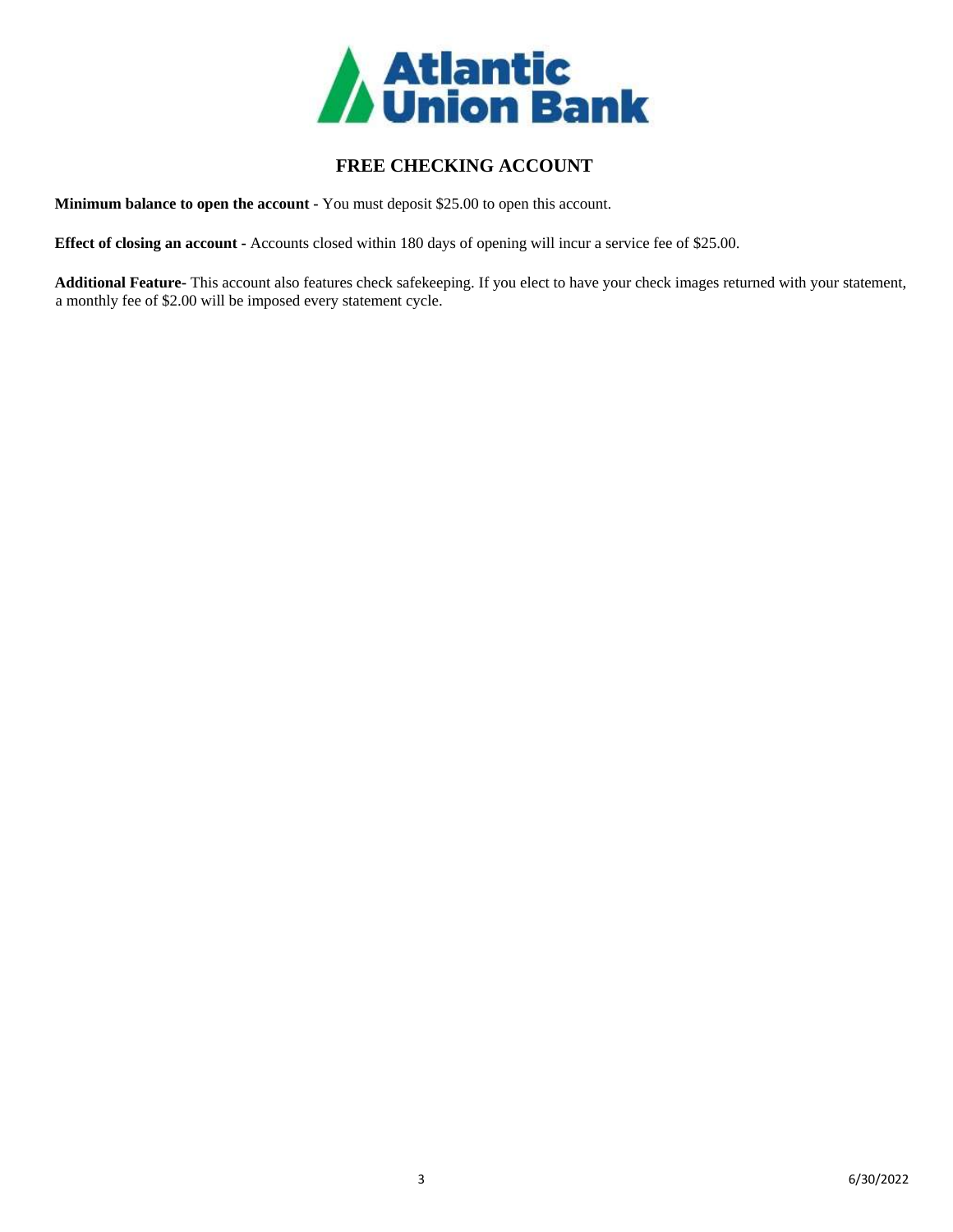

# **THANKU CHECKING ACCOUNT (NOW Account)**

## <span id="page-3-0"></span>**Rate Information –**

- **Tier 1** If your daily balance is \$10,000.00 or more, the interest rate paid on the entire balance in your account will be —————% with an annual percentage yield of  $\longrightarrow\hspace{-3.8mm}-\hspace{-3.8mm}$ %.
- **Tier 2 -** If your daily balance is more than \$2,499.99, but less than \$10,000.00, the interest rate paid on the entire balance in your account will be ————% with an annual percentage yield of ————%.
- **Tier 3** If your daily balance is \$2,499.99 or less, the interest rate paid on the entire balance in your account will be ————% with an annual percentage yield of  $\_\_\_\_\$ .

Your interest rate and annual percentage yield may change.

**Frequency of rate changes -** We may change the interest rate on your account at any time.

**Determination of rate -** At our discretion, we may change the interest rate on your account.

**Compounding and crediting frequency -** Interest will be compounded every month. Interest will be credited to your account every month.

**Effect of closing an account -** If you close your account before interest is credited, you will not receive the accrued interest. Accounts closed within 180 days of opening will incur a service fee of \$25.00.

**Minimum balance to open the account -** You must deposit \$25.00 to open this account.

**Daily balance computation method -** We use the daily balance method to calculate the interest on your account. This method applies a daily periodic rate to the principal in the account each day.

**Accrual of interest on noncash deposits -** Interest begins to accrue on the business day you deposit noncash items (for example, checks).

**Account Eligibility -** You must be active or retired Teachers/Administrators, Local, State and Federal law enforcement, Health Care Worker, First Responders, Fire Fighters or member of the US Armed Forces.

**Additional Feature-** This account also features check safekeeping. There is no charge if you elect to have your check images returned with your statement.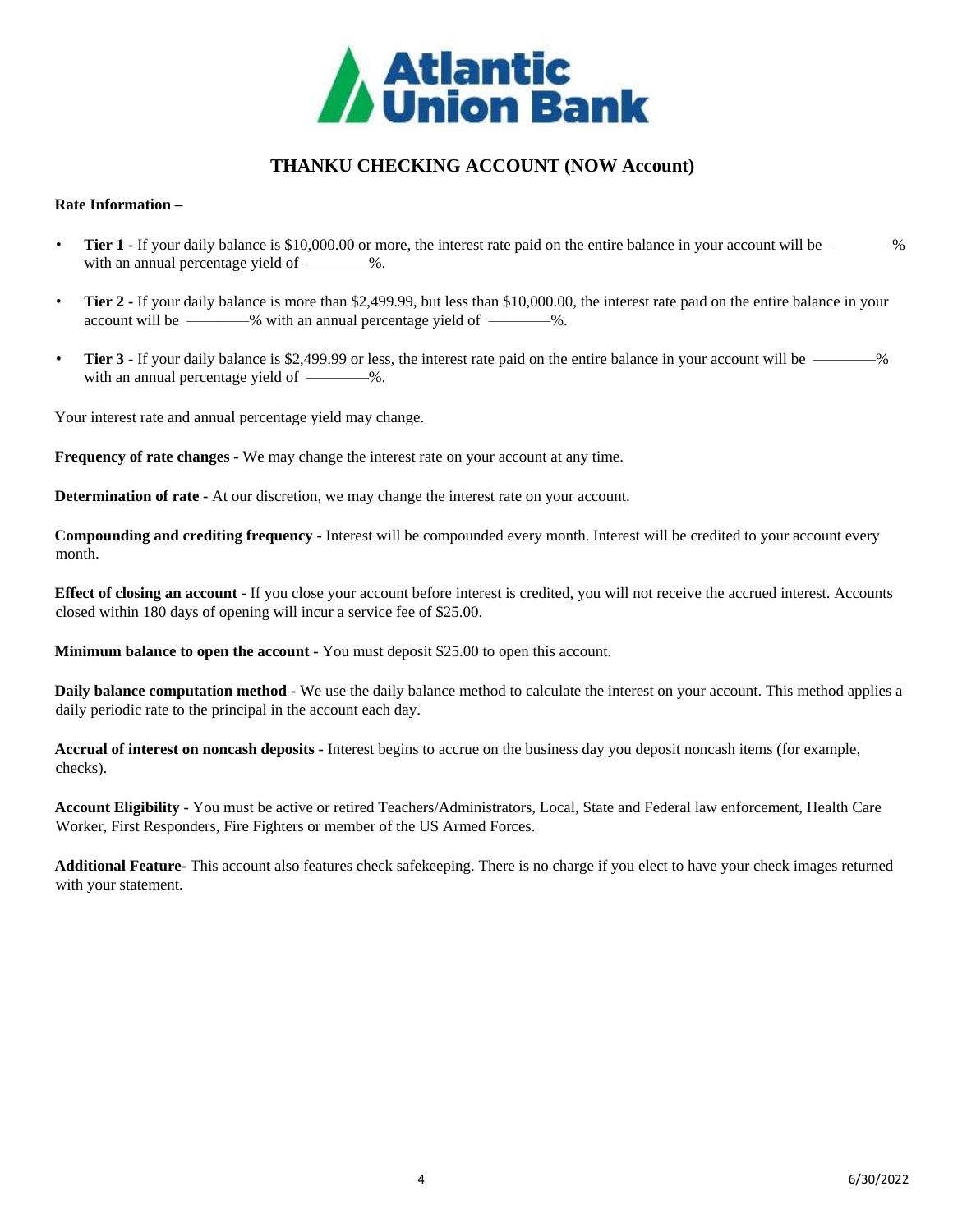

# **LOYALTY CHECKING ACCOUNT (NOW Account)**

<span id="page-4-0"></span>**Rate Information –** Your interest rate and annual percentage yield may change.

- **Tier 1** If your daily balance is \$10,000.00 or more, the interest rate paid on the entire balance in your account will be % with an annual percentage yield of ————%.
- **Tier 2 -** If your daily balance is more than \$2,499.99, but less than \$10,000.00, the interest rate paid on the entire balance in your account will be —————% with an annual percentage yield of —————%.
- **Tier 3** If your daily balance is \$2,499.99 or less, the interest rate paid on the entire balance in your account will be ————% with an annual percentage yield of  $\_\_\_\_\$ .

**Frequency of rate changes -** We may change the interest rate on your account at any time.

**Determination of rate -** At our discretion, we may change the interest rate on your account.

**Compounding and crediting frequency -** Interest will be compounded every month. Interest will be credited to your account every month.

**Effect of closing an account -** If you close your account before interest is credited, you will not receive the accrued interest. Accounts closed within 180 days of opening will incur a service fee of \$25.00.

**Minimum balance to open the account -** You must deposit \$25.00 to open this account.

**Minimum balance to avoid imposition of fees -** A maintenance fee of \$10.00 will be imposed every statement cycle unless you maintain one of the following balance requirements:

- \$2,500.00 balance each day of the cycle in your Loyalty Checking account OR
- \$10,000 in combined balances in your "personal" deposit, installment loan and line of credit accounts. Business accounts are excluded.

**Daily balance computation method -** We use the daily balance method to calculate the interest on your account. This method applies a daily periodic rate to the principal in the account each day.

**Accrual of interest on noncash deposits -** Interest begins to accrue on the business day you deposit noncash items (for example, checks).

**Additional Feature-** This account also features check safekeeping. There is no charge if you elect to have your check images returned with your statement.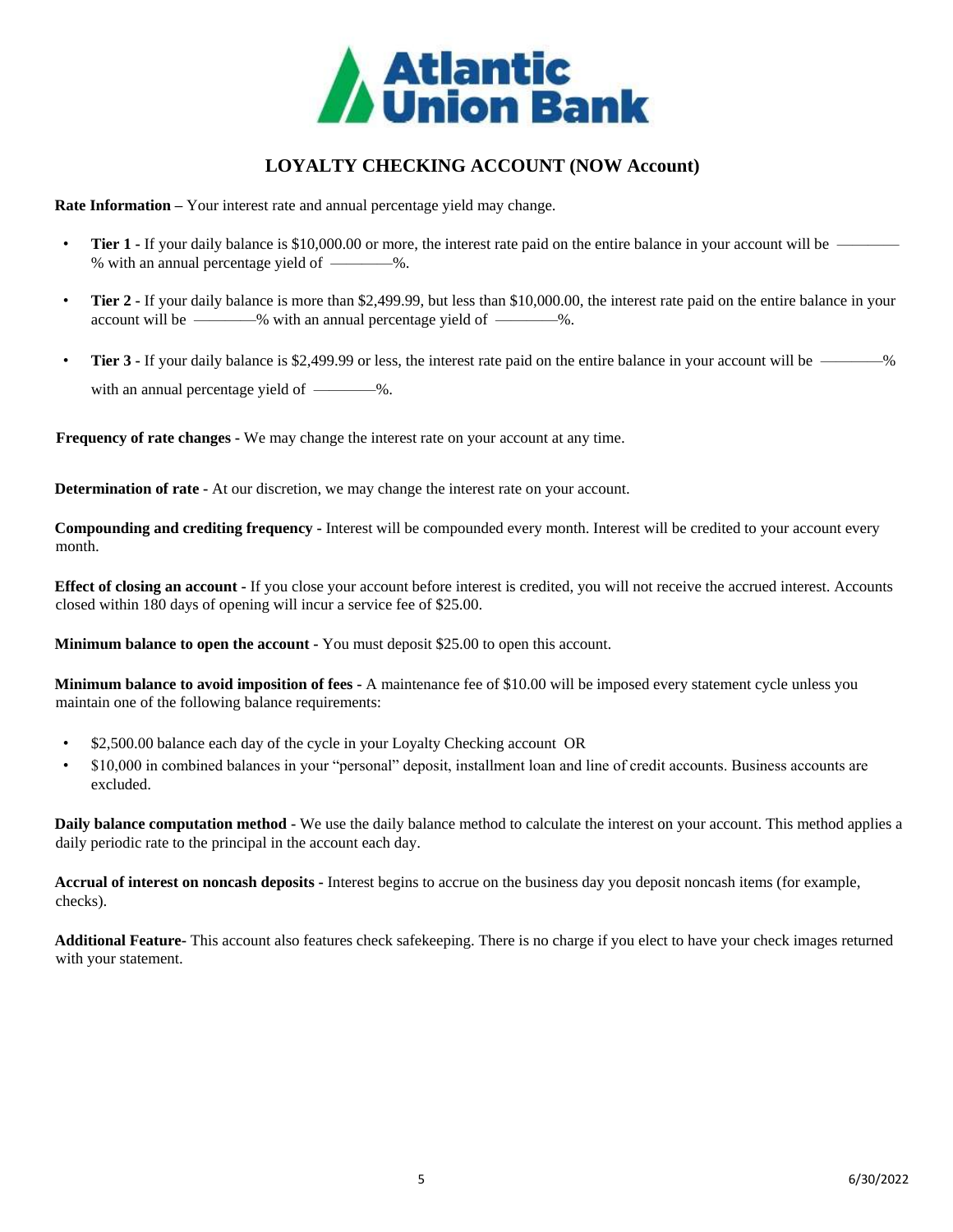

# **TRANSITION CHECKING ACCOUNT**

<span id="page-5-0"></span>**Minimum balance to open the account -** You must deposit \$25.00 to open this account.

**Effect of closing an account -** Accounts closed within 180 days of opening will incur a service fee of \$25.00.

**Monthly Maintenance Fee -** A maintenance fee of \$5.00 will be imposed every statement cycle.

**Account Eligibility –**This account is subject to a secondary review which may be completed after initial account opening. You will be contacted if your account application is denied based on the results of the secondary review.

You may be eligible to request an upgrade to a standard Atlantic Union Bank personal checking account if your account remains in good standing with no history of overdrafts for 12 months after account opening

**Additional Feature-** This account also features check safekeeping. If you elect to have your check images returned with your statement, a monthly fee of \$2.00 will be imposed every statement cycle.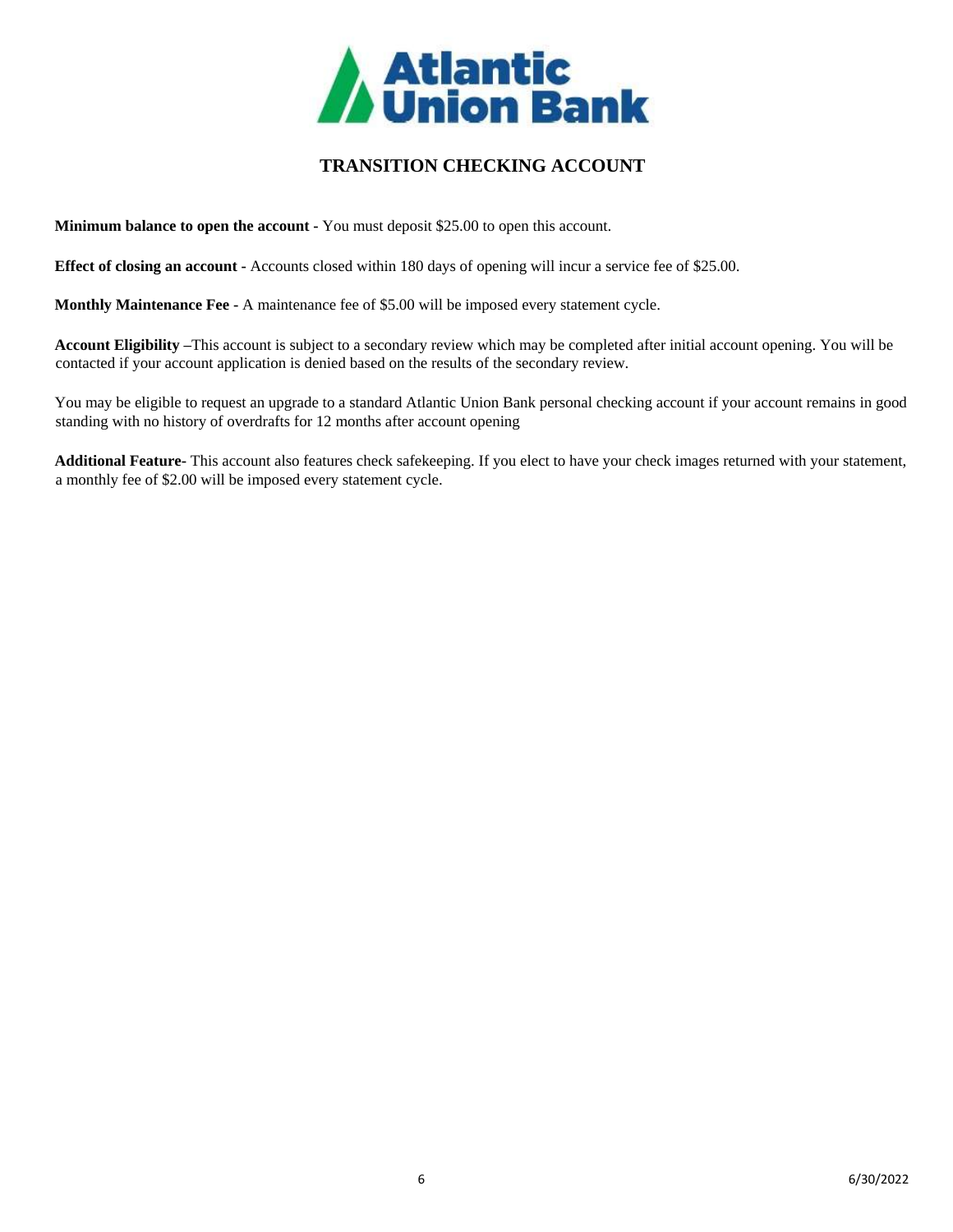

# **PREFERRED CHECKING ACCOUNT (NOW Account)**

<span id="page-6-0"></span>**Rate Information -** Your interest rate and annual percentage yield may change.

- **Tier 1** If your daily balance is \$1,000,000.00 or more, the interest rate paid on the entire balance in your account will be  $-$ % with an annual percentage yield of  $-$ ——%.
- **Tier 2 -** If your daily balance is more than \$499,999.99, but less than \$1,000,000.00, the interest rate paid on the entire balance in your account will be ————% with an annual percentage yield of ————%.
- **Tier 3 -** If your daily balance is more than \$249,999.99, but less than \$500,000.00, the interest rate paid on the entire balance in your account will be ————% with an annual percentage yield of ————%.
- **Tier 4 -** If your daily balance is more than \$49,999.99, but less than \$250,000.00, the interest rate paid on the entire balance in your account will be ————% with an annual percentage yield of ————%.
- Tier 5 If your daily balance is \$49,999.99 or less, the interest rate paid on the entire balance in your account will be —————% with an annual percentage yield of  $\longrightarrow\hspace{-3.8mm}-\hspace{-3.8mm}$ %.

**Frequency of rate changes -** We may change the interest rate on your account at any time.

**Determination of rate -** At our discretion, we may change the interest rate on your account.

**Compounding and crediting frequency -** Interest will be compounded every month. Interest will be credited to your account every month.

**Effect of closing an account -** If you close your account before interest is credited, you will not receive the accrued interest. Accounts closed within 180 days of opening will incur a service fee of \$25.00.

**Minimum balance to open the account -** You must deposit \$25.00 to open this account.

**Minimum balance to avoid imposition of fees -** A maintenance fee of \$25.00 will be imposed every statement cycle unless you maintain one of the following balance requirements:

\$25,000.00 each day of the cycle in your Preferred Banking Checking account

#### **OR**

\$50,000 in combined balances in your "personal" checking, savings, CD/IRA, consumer loan, HELOC and Home Equity Loan accounts. Business accounts are excluded.

**OR**

Medical Professionals Home Loan Program or maintain \$250,000 in combined balances in your "personal" loans, deposits, and investment or trust balances with Middleburg Financial. Business accounts are excluded.

**Daily balance computation method -** We use the daily balance method to calculate the interest on your account. This method applies a daily periodic rate to the principal in the account each day.

**Accrual of interest on noncash deposits -** Interest begins to accrue on the business day you deposit noncash items (for example, checks).

**Additional Feature-** This account also features check safekeeping. There is no charge if you elect to have your check images returned with your statement.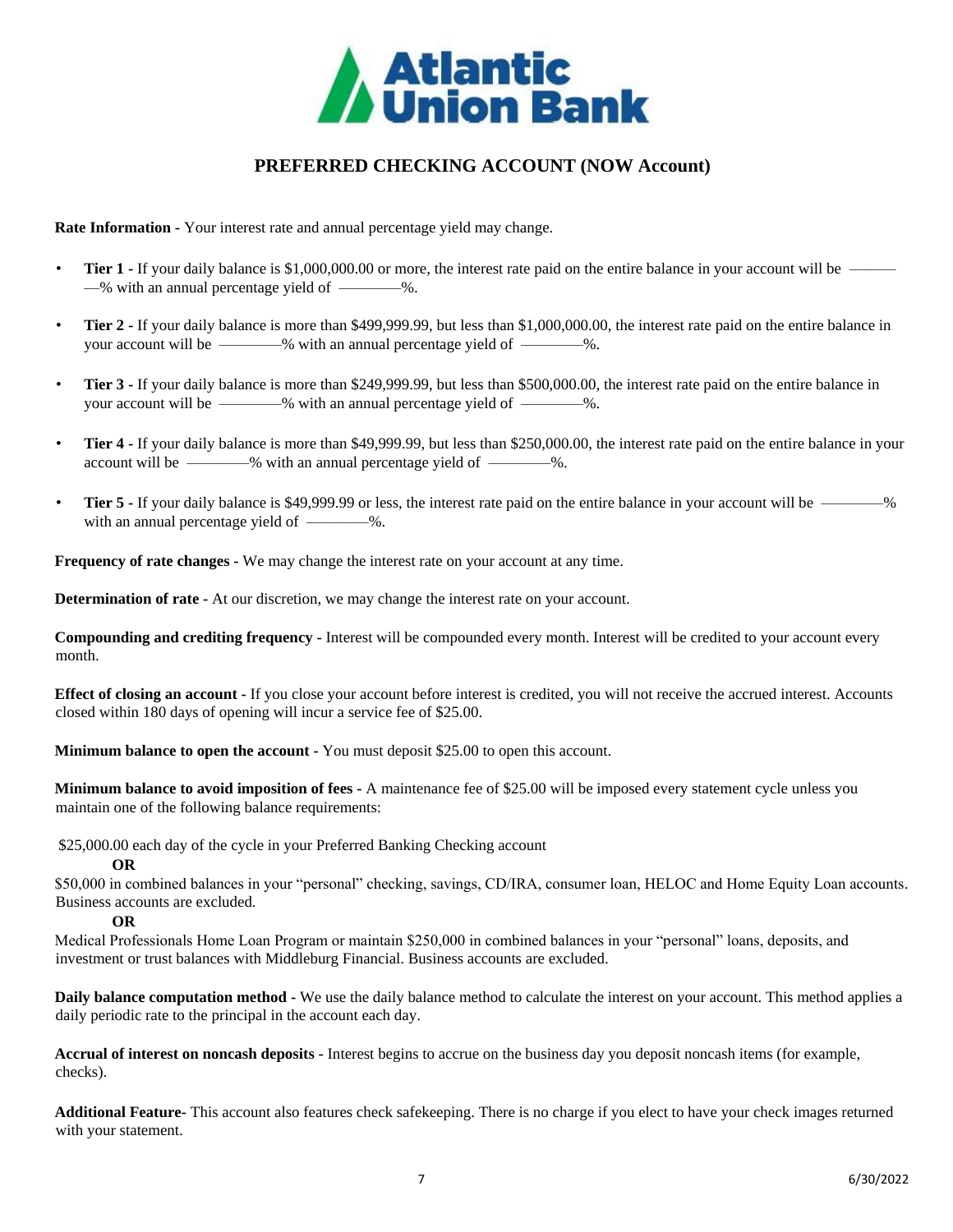

# <span id="page-7-0"></span>**SOLUTIONS CHECKING ACCOUNT**

**Minimum balance to open the account -** You must deposit \$25.00 to open this account.

**Effect of closing an account -** Accounts closed within 180 days of opening will incur a service fee of \$25.00.

**Account Eligibility:** This account is subject to a secondary review which may be completed after initial account opening. You will be contacted if your account application is denied based on the results of the secondary review.

You must be employed by or affiliated with a company or organization currently enrolled in the Atlantic Union Bank Solutions Banking program to be eligible for this account type.

**Additional Feature:** This account also features check safekeeping. There is no charge if you elect to have your check images returned with your statement.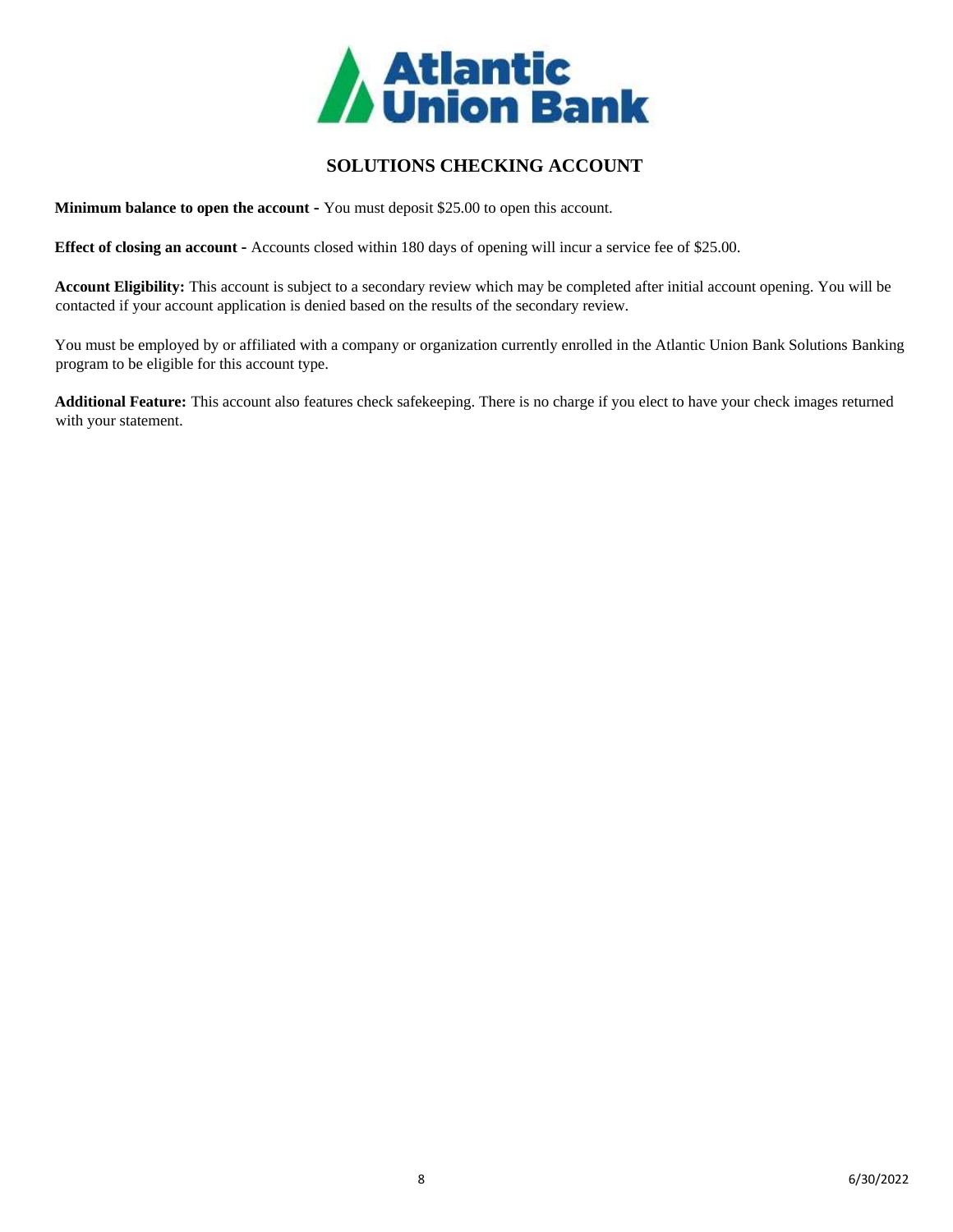

# **PERSONAL SAVINGS ACCOUNT**

<span id="page-8-0"></span>**Rate Information -** Your interest rate and annual percentage yield may change.

**Frequency of rate changes -** We may change the interest rate on your account at any time.

**Determination of rate -** At our discretion, we may change the interest rate on your account.

**Compounding and crediting frequency -** Interest will be compounded monthly. Interest will be credited to your account monthly.

**Effect of closing an account -** If you close your account before interest is credited, you will not receive the accrued interest. Accounts closed within 180 days of opening will incur a service fee of \$25.00.

**Minimum balance to open the account -** You must deposit \$25.00 to open this account.

**Minimum balance to avoid imposition of fees -** A maintenance fee of \$5.00 will be imposed every month if the balance in the account falls below \$300.00 any day of the month.

**Daily balance computation method -** We use the daily balance method to calculate the interest on your account. This method applies a daily periodic rate to the principal in the account each day.

**Accrual of interest on noncash deposits -** Interest begins to accrue on the business day you deposit noncash items (for example, checks).

**Fees:** An activity fee of \$3.00 will be charged for each withdrawal in excess of three during a month.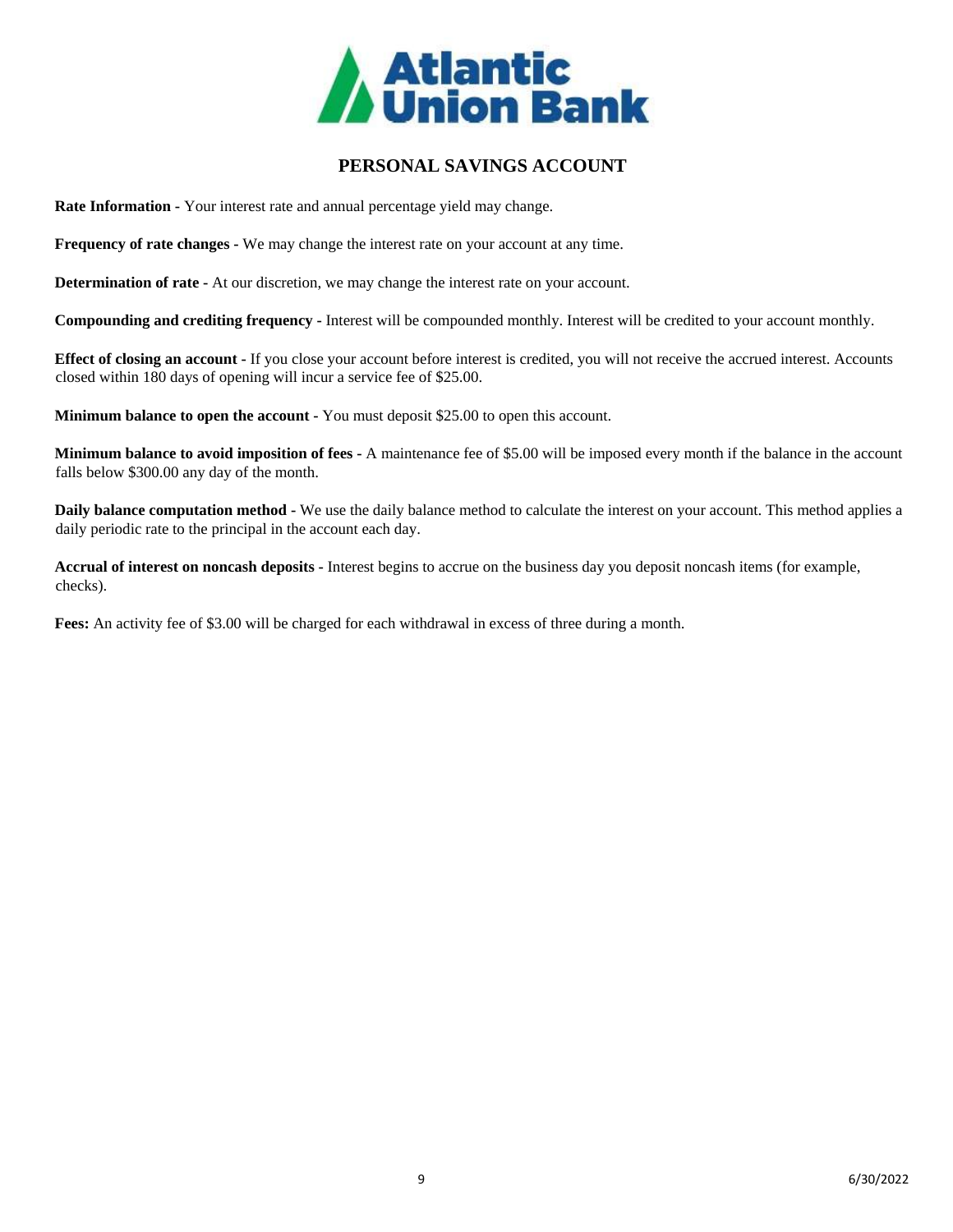

## <span id="page-9-0"></span>**PRISM SAVINGS ACCOUNT**

**Rate Information –** Your interest rate and annual percentage yield may change.

**Frequency of rate changes -** We may change the interest rate on your account at any time.

**Determination of rate -** At our discretion, we may change the interest rate on your account.

**Compounding and crediting frequency -** Interest will be compounded monthly. Interest will be credited to your account monthly.

**Effect of closing an account –** No fee is charged to close the account. If you close your account before interest is credited, you will not receive the accrued interest.

**Account Eligibility –** To open an account, at least one owner must be 18 or older. Joint owners must be 13 or older.

**Minimum balance to open the account -** You must deposit \$25.00 to open this account.

**Monthly requirement to avoid imposition of maintenance fee -** A maintenance fee of \$5.00 will be imposed every month unless the account meets one of the following requirements:

- At least one account owner of a Prism Savings account is also an account owner of a Prism Checking account, OR
- Maintain a minimum balance of \$300.00 each day of the month

**Daily balance computation method -** We use the daily balance method to calculate the interest on your account. This method applies a daily periodic rate to the principal in the account each day.

**Accrual of interest on noncash deposits -** Interest begins to accrue on the business day you deposit noncash items (for example, checks).

**Fees:** An activity fee of \$3.00 will be charged for each withdrawal in excess of three during a month.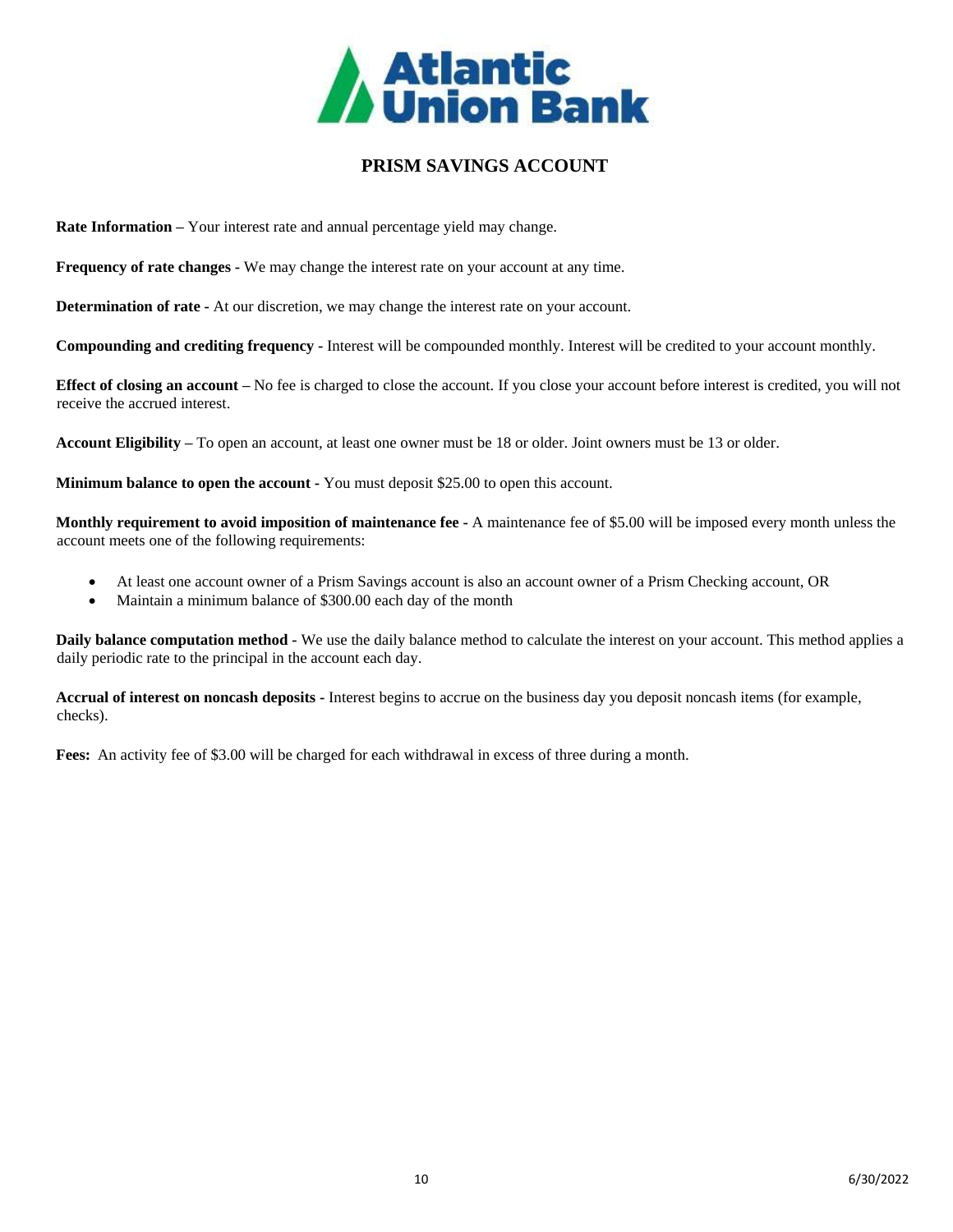

# **LOYALTY SAVINGS ACCOUNT**

## <span id="page-10-0"></span>**Rate Information:**

- **Tier 1** If your daily balance is \$25,000.00 or more, the interest rate paid on the entire balance in your account will be —————% with an annual percentage yield of ————%.
- **Tier 2 -**If your daily balance is more than \$4,999.99, but less than \$25,000.00, the interest rate paid on the entire balance in your account will be —————% with an annual percentage yield of —————%.
- **Tier 3** If your daily balance is \$4,999.99 or less, the interest rate paid on the entire balance in your account will be with an annual percentage yield of ————%.

Your interest rate and annual percentage yield may change.

**Frequency of rate changes -** We may change the interest rate on your account at any time.

**Determination of rate -** At our discretion, we may change the interest rate on your account.

**Compounding and crediting frequency -** Interest will be compounded monthly. Interest will be credited to your account monthly.

**Effect of closing an account -** If you close your account before interest is credited, you will not receive the accrued interest. Accounts closed within 180 days of opening will incur a service fee of \$25.00.

**Minimum balance to open the account -** You must deposit \$25.00 to open this account.

**Minimum balance to avoid imposition of fees -** A maintenance fee of \$5.00 will be imposed every month if the balance in the account falls below \$300.00 any day of the month.

**Daily balance computation method -** We use the daily balance method to calculate the interest on your account. This method applies a daily periodic rate to the principal in the account each day.

**Accrual of interest on noncash deposits -** Interest begins to accrue on the business day you deposit noncash items (for example, checks).

**Fees:** An activity fee of \$3.00 will be charged for each withdrawal in excess of three during a month.

**Account Eligibility -** You must have an eligible Atlantic Union Bank personal checking account to qualify for this account. Eligible account types include any personal interest-bearing checking account or Free Checking with a qualifying direct deposit of \$500.00 or more per statement cycle. A "qualifying direct deposit" is a direct deposit of a paycheck, pension, Social Security, or other eligible regular monthly income, electronically deposited by an employer or an outside agency into your checking account.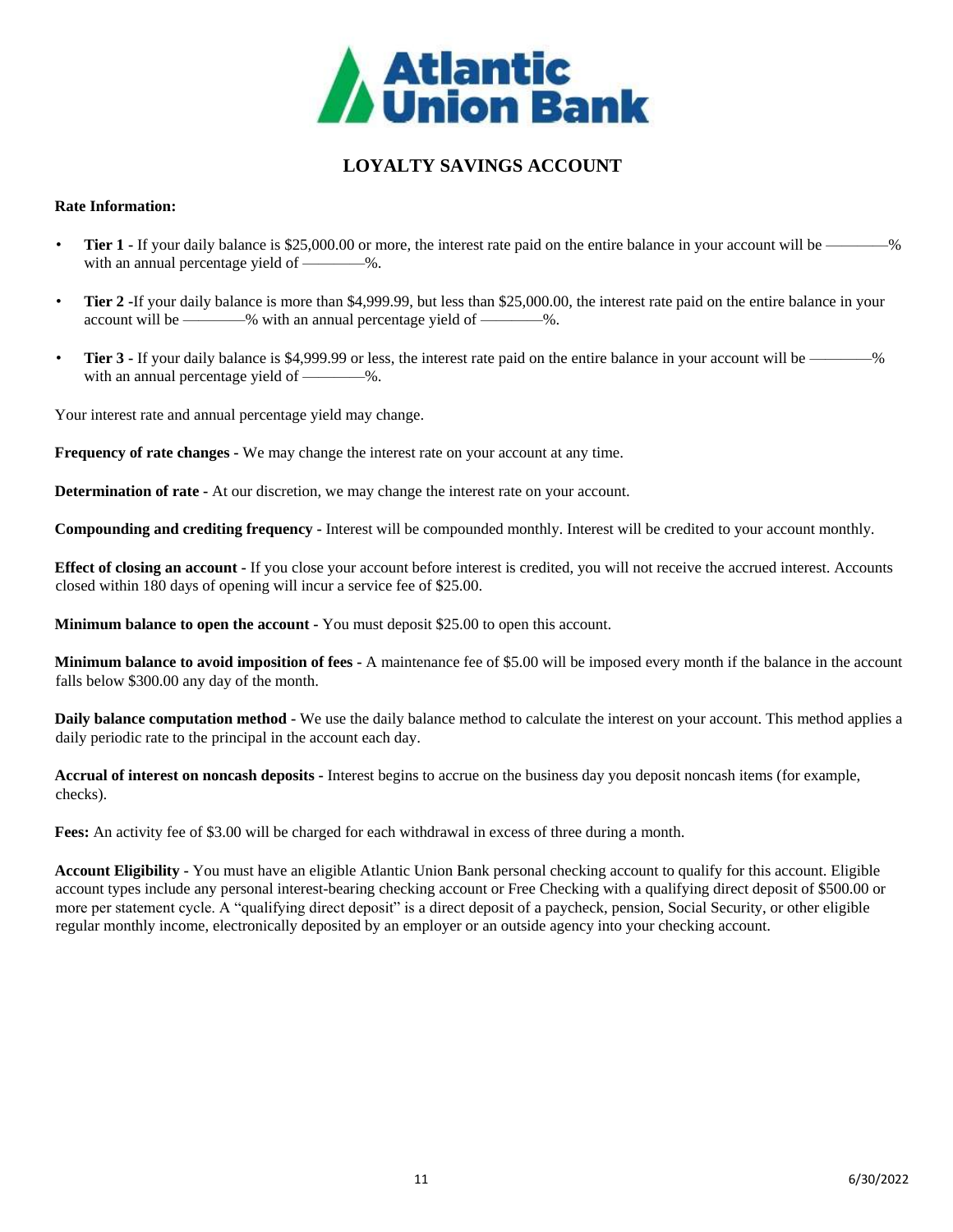

# **MONEY MARKET ACCOUNT (Money Market Savings Account)**

## <span id="page-11-0"></span>**Rate Information:**

- **Tier 1 -** If your daily balance is \$250,000.00 or more, the interest rate paid on the entire balance in your account will be -% with an annual percentage yield of ————%.
- **Tier 2** If your daily balance is more than \$99,999.99, but less than \$250,000.00, the interest rate paid on the entire balance in your account will be ————% with an annual percentage yield of ———%.
- **Tier 3** If your daily balance is more than \$24,999.99, but less than \$100,000.00, the interest rate paid on the entire balance in your account will be ————% with an annual percentage yield of ———%.
- **Tier 4 -** If your daily balance is \$24,999.99 or less, the interest rate paid on the entire balance in your account will be ————% with an annual percentage yield of  $\_\_\_\_\_$ .

Your interest rate and annual percentage yield may change.

**Frequency of rate changes -** We may change the interest rate on your account at any time.

**Determination of rate -** At our discretion, we may change the interest rate on your account.

**Compounding and crediting frequency -** Interest will be compounded every month. Interest will be credited to your account every month.

**Effect of closing an account -** If you close your account before interest is credited, you will not receive the accrued interest. Accounts closed within 180 days of opening will incur a service fee of \$25.00.

**Minimum balance to open the account -** You must deposit \$500.00 to open this account.

**Minimum balance to avoid imposition of fees -** A maintenance fee of \$12.00 will be imposed every statement cycle if the balance in the account falls below \$2,500.00 any day of the cycle.

**Daily balance computation method -** We use the daily balance method to calculate the interest on your account. This method applies a daily periodic rate to the principal in the account each day.

**Accrual of interest on noncash deposits -** Interest begins to accrue on the business day you deposit noncash items (for example, checks).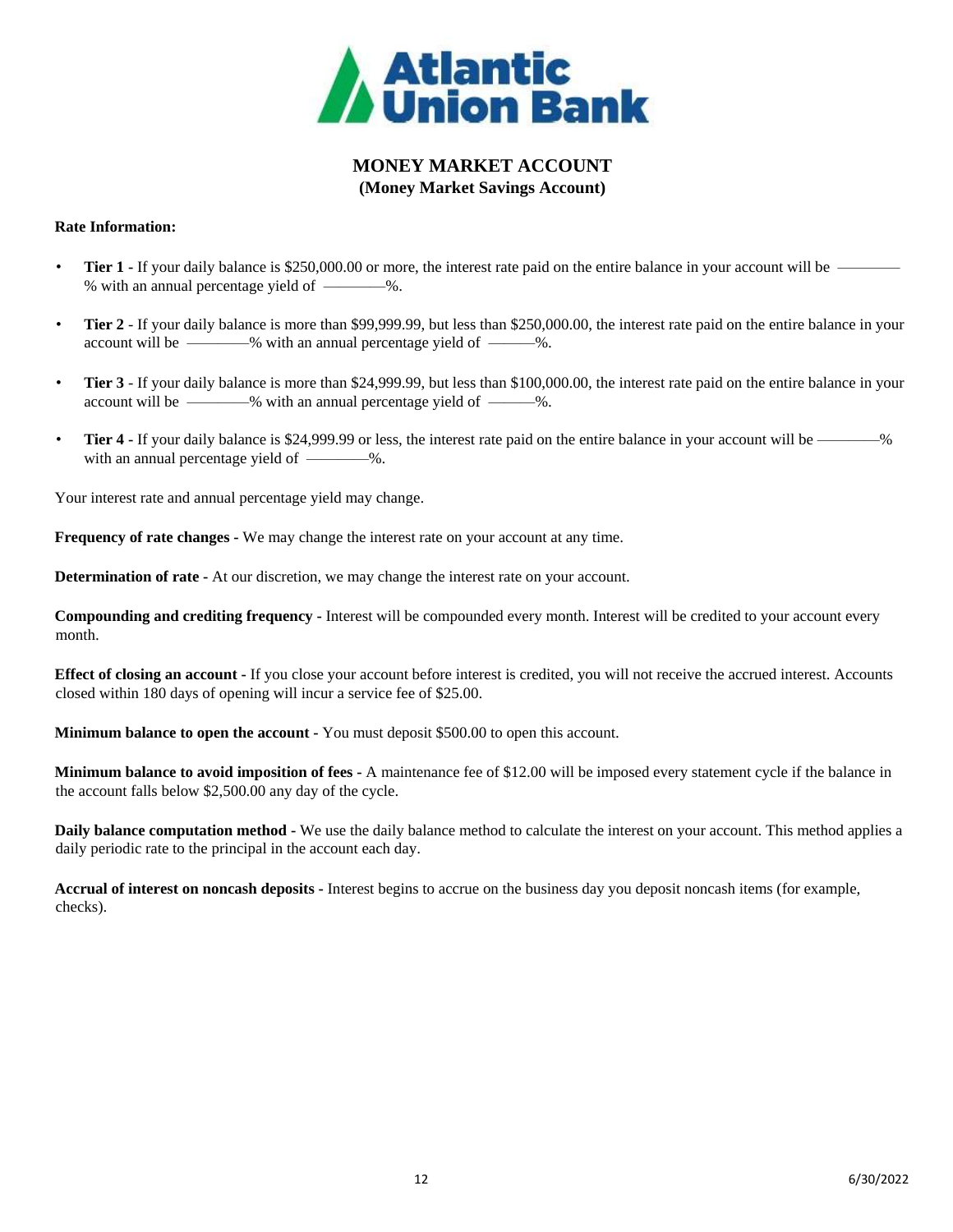

## **LOYALTY MONEY MARKET ACCOUNT (Money Market Savings Account)**

## <span id="page-12-0"></span>**Rate Information:**

- **Tier 1 -** If your daily balance is \$250,000.00 or more, the interest rate paid on the entire balance in your account will be ————% with an annual percentage yield of —————%
- **Tier 2 -** If your daily balance is more than \$99,999.99 but less than \$250,000.00, the interest rate paid on the entire balance in your account will be ————% with an annual percentage yield of ————%.
- Tier 3 -If your daily balance is more than \$24,999.99, but less than \$100,000.00, the interest rate paid on the entire balance in your account will be ————% with an annual percentage yield of ————%.
- **Tier 4 -** If your daily balance is \$24,999.99 or less, the interest rate paid on the entire balance in your account will be —————% with an annual percentage yield of  $\frac{1}{1}$ .

Your interest rate and annual percentage yield may change.

**Frequency of rate changes -** We may change the interest rate on your account at any time.

**Determination of rate -** At our discretion, we may change the interest rate on your account.

**Compounding and crediting frequency -** Interest will be compounded every month. Interest will be credited to your account every month.

**Effect of closing an account -** If you close your account before interest is credited, you will not receive the accrued interest. Accounts closed within 180 days of opening will incur a service fee of \$25.00.

**Minimum balance to open the account -** You must deposit \$500.00 to open this account.

**Minimum balance to avoid imposition of fees -**A maintenance fee of \$15.00 will be imposed every statement cycle unless you maintain a balance of \$2,500.00 each day of the cycle in your Loyalty Money Market Account.

**Daily balance computation method -** We use the daily balance method to calculate the interest on your account. This method applies a daily periodic rate to the principal in the account each day.

**Accrual of interest on noncash deposits -** Interest begins to accrue on the business day you deposit noncash items (for example, checks).

**Account Eligibility -** You must have an eligible Atlantic Union Bank personal checking account to qualify for this account. Eligible account types include any personal interest-bearing checking account or Free Checking with a qualifying direct deposit of \$500.00 or more per statement cycle. A "qualifying direct deposit" is a direct deposit of a paycheck, pension, Social Security, or other eligible regular monthly income, electronically deposited by an employer or an outside agency into your checking account.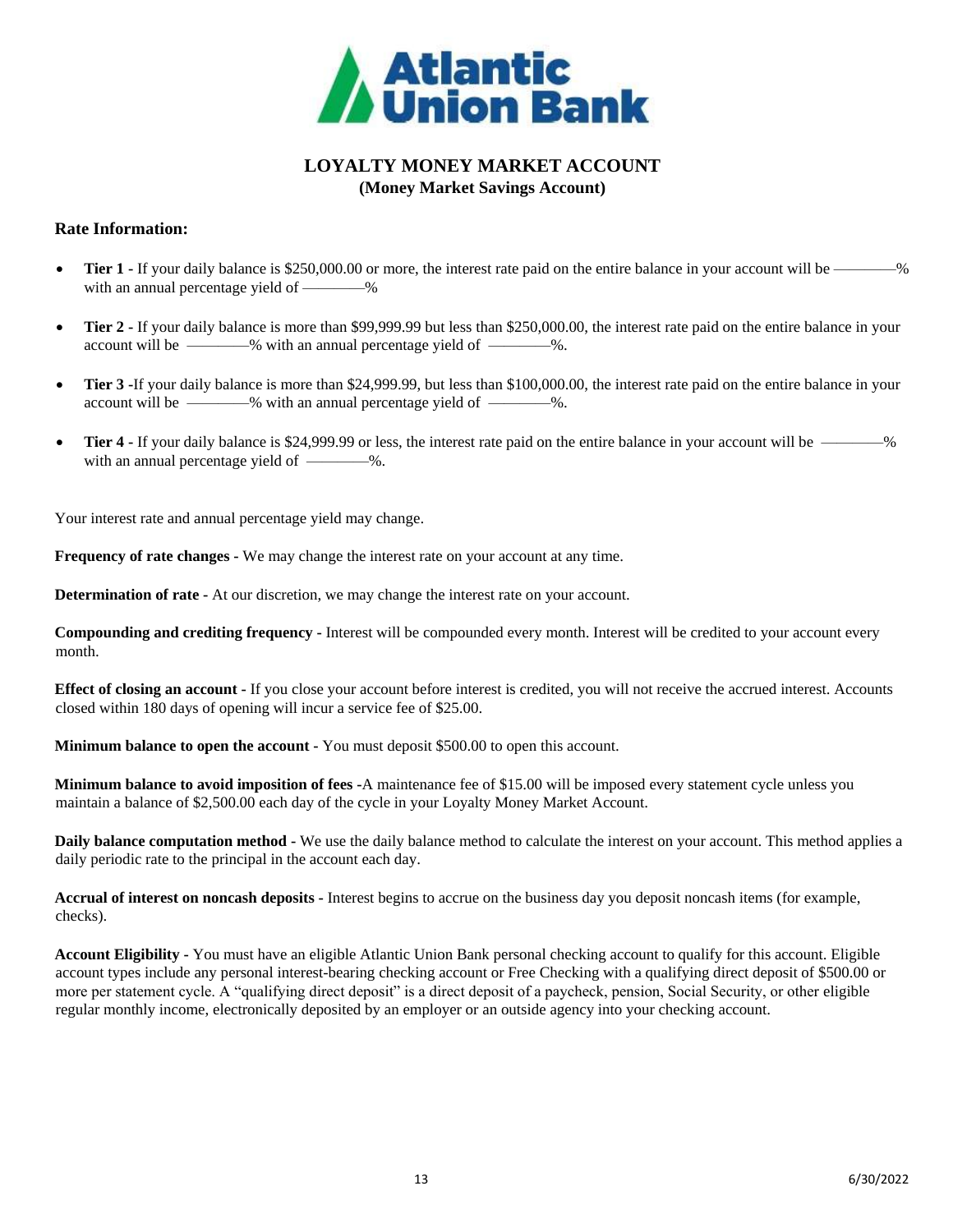

## **PREFERRED MONEY MARKET ACCOUNT (Money Market Savings Account)**

#### <span id="page-13-0"></span>**Rate Information:**

- Tier 1 If your daily balance is \$500,000.00 or more, the interest rate paid on the entire balance in your account will be —————% with an annual percentage yield of  $\_\_\_\_\$ .
- **Tier 2 -** If your daily balance is more than \$249,999.99, but less than \$500,000.00, the interest rate paid on the entire balance in your account will be ————% with an annual percentage yield of ————%.
- **Tier 3 -** If your daily balance is more than \$99,999.99, but less than \$250,000.00, the interest rate paid on the entire balance in your account will be — — — % with an annual percentage yield of — — %.
- **Tier 4 -** If your daily balance is more than \$24,999.99, but less than \$100,000.00, the interest rate paid on the entire balance in your account will be — — — % with an annual percentage yield of — — %.
- **Tier 5** If your daily balance is \$24,999.99 or less, the interest rate paid on the entire balance in your account will be ————% with an annual percentage yield of ————%.

**Frequency of rate changes -** Your interest rate and annual percentage yield may change. We may change the interest rate on your account at any time.

**Determination of rate -** At our discretion, we may change the interest rate on your account.

**Compounding and crediting frequency -** Interest will be compounded every month. Interest will be credited to your account every month.

**Effect of closing an account -** If you close your account before interest is credited, you will not receive the accrued interest. Accounts closed within 180 days of opening will incur a service fee of \$25.00.

**Minimum balance to open the account -** You must deposit \$10,000.00 to open this account.

**Minimum balance to avoid imposition of fees -**A maintenance fee of \$15.00 will be imposed every statement cycle unless you maintain one of the following balance requirements:

-\$10,000.00 each day of the cycle in your Preferred Money Market Account.

#### **OR**

-\$25,000.00 in combined balances in your "personal" deposit, installment loan and line of credit accounts. Business accounts are excluded.

**Daily balance computation method -** We use the daily balance method to calculate the interest on your account. This method applies a daily periodic rate to the principal in the account each day.

**Accrual of interest on noncash deposits -** Interest begins to accrue on the business day you deposit noncash items (for example, checks).

**Account Eligibility -** You must have an eligible Atlantic Union Bank personal checking account to qualify for this account. Eligible account types include any personal interest-bearing checking account or Free Checking with a qualifying direct deposit. A "qualifying direct deposit" is a direct deposit of a paycheck, pension, Social Security, or other eligible regular monthly income, electronically deposited by an employer or an outside agency into your checking account.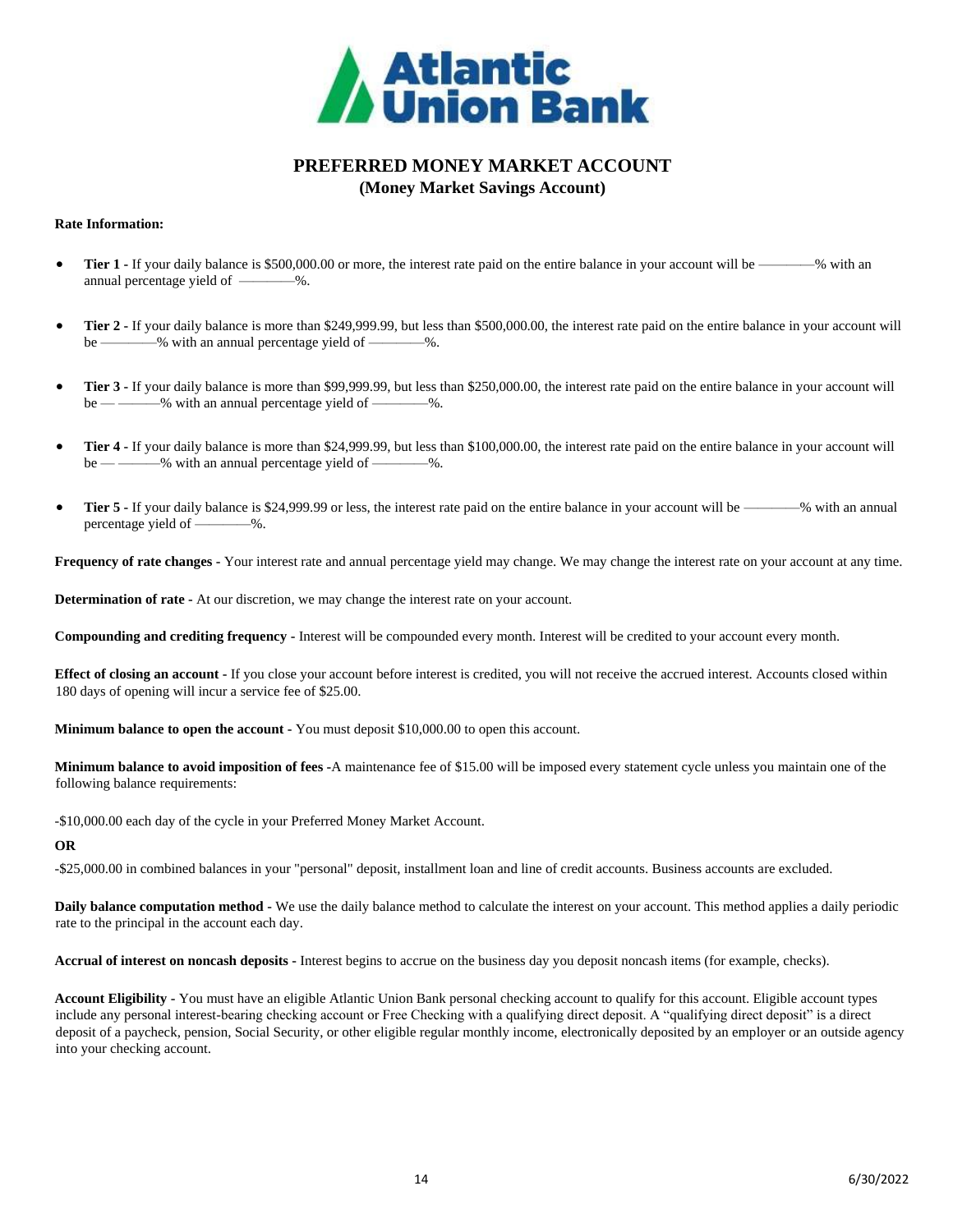

## **MIDDLEBURG PRIVATE MONEY MARKET ACCOUNT (Money Market Savings Account)**

## <span id="page-14-0"></span>**Rate Information:**

- **Tier 1 -** If your daily balance is \$1,000,000.00 or more, the interest rate paid on the entire balance in your account will be —% with an annual percentage yield of ————%.
- **Tier 2 -** If your daily balance is more than \$499,999.99, but less than \$1,000,000.00 , the interest rate paid on the entire balance in your account will be ————% with an annual percentage yield of ————%.
- **Tier 3 -** If your daily balance is more than \$249,999.99, but less than \$500,000.00, the interest rate paid on the entire balance in your account will be ————% with an annual percentage yield of ————%.
- **Tier 4 -** If your daily balance is more than \$99,999.99, but less than \$250,000.00, the interest rate paid on the entire balance in your account will be ————% with an annual percentage yield of ————%.
- **Tier 5 -** If your daily balance is more than \$24,999.99, but less than \$100,000.00, the interest rate paid on the entire balance in your account will be ————% with an annual percentage yield of ————%.
- **Tier 6** If your daily balance is \$24,999.99 or less, the interest rate paid on the entire balance in your account will be ————% with an annual percentage yield of ————%.

Your interest rate and annual percentage yield may change.

**Frequency of rate changes -** We may change the interest rate on your account at any time.

**Determination of rate -** At our discretion, we may change the interest rate on your account.

**Compounding and crediting frequency -** Interest will be compounded every month. Interest will be credited to your account every month.

**Effect of closing an account -** If you close your account before interest is credited, you will not receive the accrued interest. Accounts closed within 180 days of opening will incur a service fee of \$25.00.

**Minimum balance to open the account -** You must deposit \$10,000.00 to open this account.

**Minimum balance to avoid imposition of fees -**A maintenance fee of \$25.00 will be imposed every statement cycle unless you maintain a minimum daily balance of \$25, 000.00.

**Daily balance computation method -** We use the daily balance method to calculate the interest on your account. This method applies a daily periodic rate to the principal in the account each day.

**Accrual of interest on noncash deposits -** Interest begins to accrue on the business day you deposit noncash items (for example, checks).

**Account Eligibility –** To qualify for the Middleburg Money Market Account, you must have a Middleburg Financial banking relationship; including a relationship balance of \$500,000.00 or more in consumer deposits and/or investments. If you do not maintain the qualifying Middleburg Financial banking relationship your account may be converted to Atlantic Union Banks Personal Money Market Account.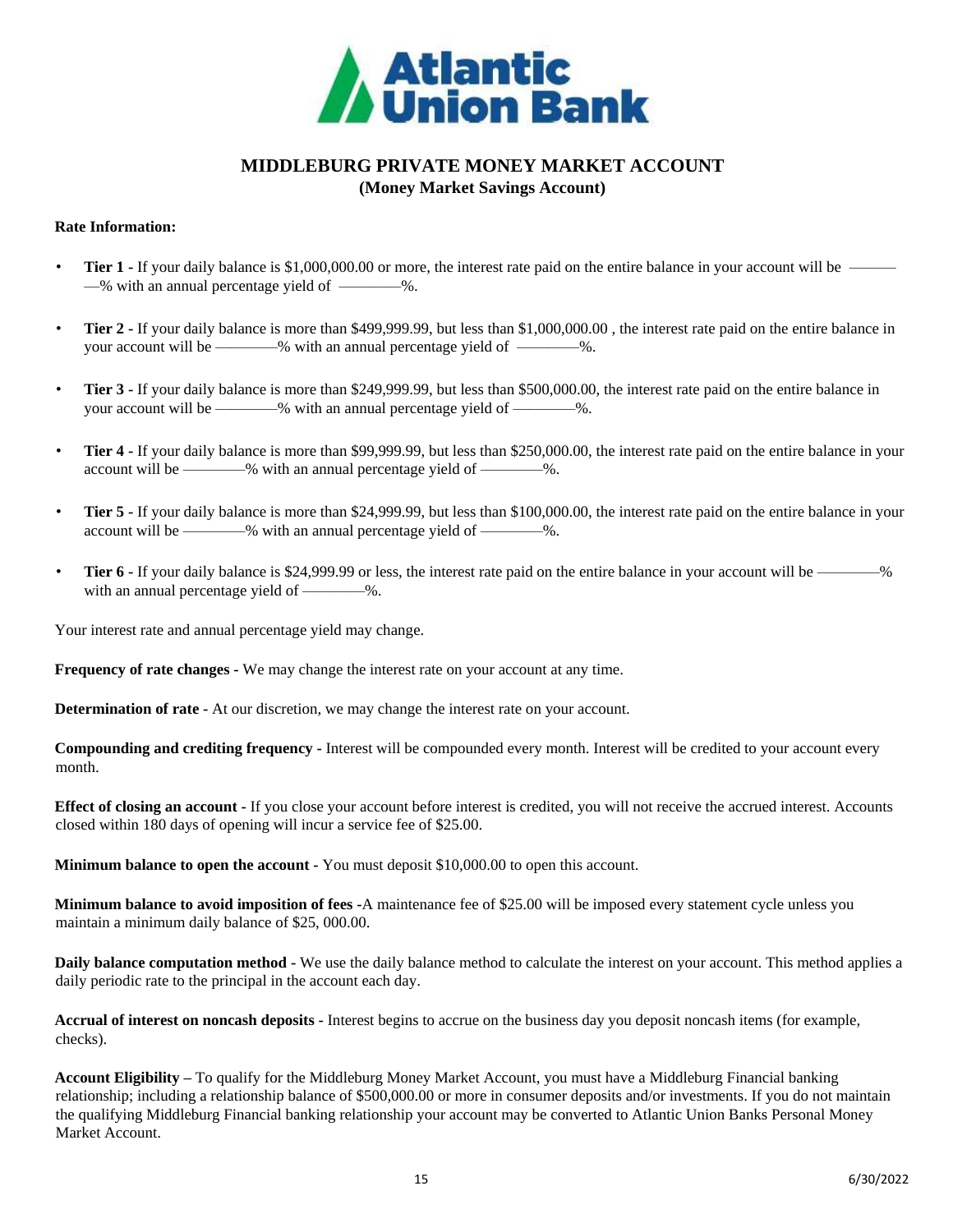

# **HEALTH SAVINGS ACCOUNT**

- <span id="page-15-0"></span>**Tier 1** - If your daily balance is \$25,000.00 or more, the interest rate paid on the entire balance in your account will be with an annual percentage yield of ————%.
- **Tier 2** If your daily balance is more than \$9,999.99, but less than \$25,000.00, the interest rate paid on the entire balance in your account will be ————% with an annual percentage yield of ————%.
- **Tier 3** If your daily balance is \$9,999.99 or less, the interest rate paid on the entire balance in your account will be ————% with an annual percentage yield of ————%.

Your interest rate and annual percentage yield may change.

**Frequency of rate changes -** We may change the interest rate on your account at any time.

**Determination of rate -** At our discretion, we may change the interest rate on your account.

**Compounding and crediting frequency -** Interest will be compounded every month. Interest will be credited to your account every month.

**Effect of closing an account -** If you close your account before interest is credited, you will not receive the accrued interest. Accounts closed within 180 days of opening will incur a service fee of \$25.00.

**Daily balance computation method -** We use the daily balance method to calculate the interest on your account. This method applies a daily periodic rate to the principal in the account each day.

**Accrual of interest on noncash deposits -** Interest begins to accrue on the business day you deposit noncash items (for example, checks).

**Fees:** A maintenance fee of \$3.50 will be charged each monthly statement cycle.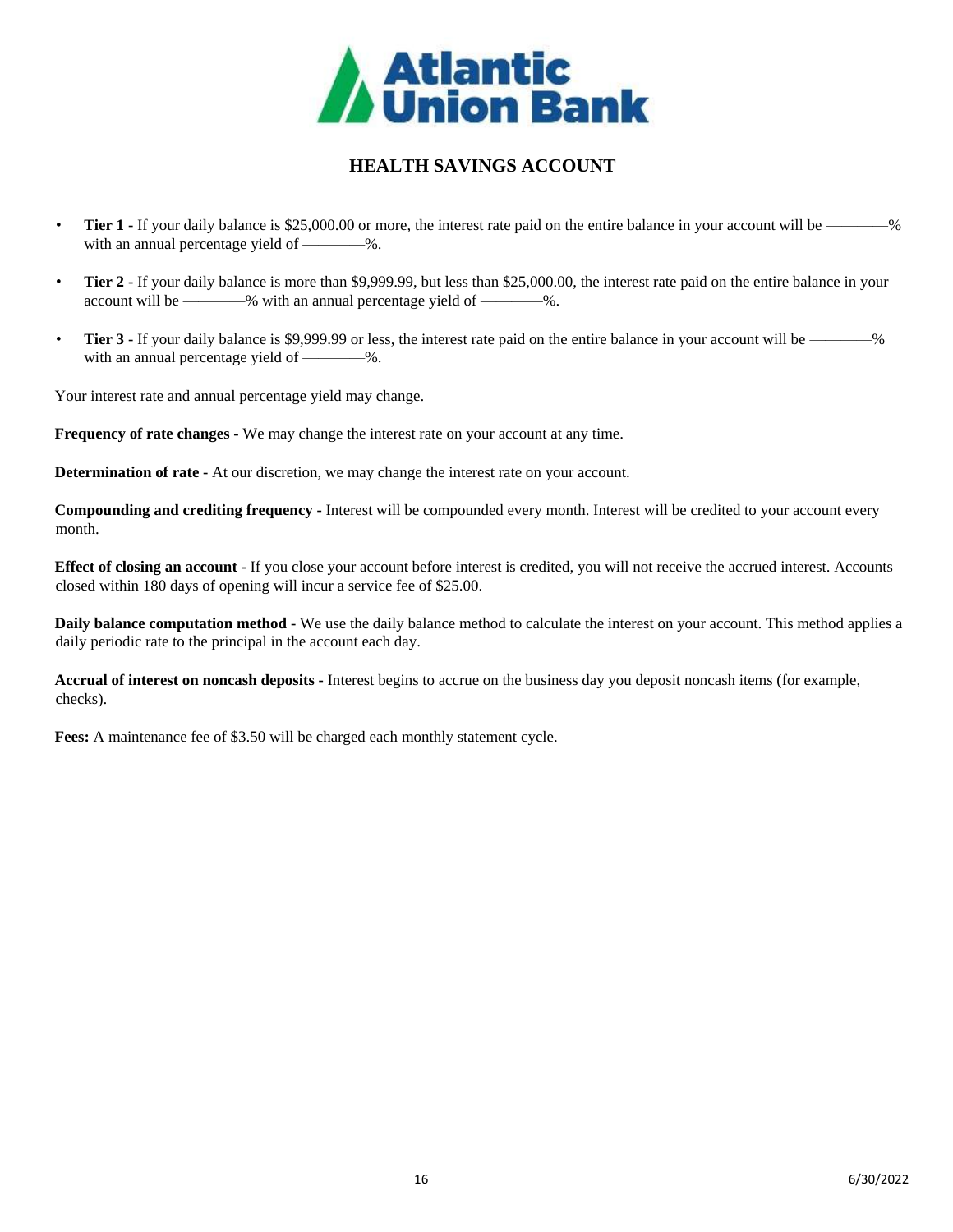

# **MINOR/CUSTODIAL STATEMENT SAVINGS ACCOUNT**

<span id="page-16-0"></span>**Rate Information –** Your interest rate and annual percentage yield may change.

**Frequency of rate changes -** We may change the interest rate on your account at any time.

**Determination of rate -** At our discretion, we may change the interest rate on your account.

**Compounding and crediting frequency -** Interest will be compounded monthly. Interest will be credited to your account monthly.

**Effect of closing an account -** If you close your account before interest is credited, you will not receive the accrued interest. Accounts closed within 180 days of opening will incur a service fee of \$25.00.

**Minimum balance to open the account -** You must deposit \$25.00 to open this account.

**Minimum balance to avoid imposition of fees -** A maintenance fee of \$4.00 will be imposed every month if the balance in the account falls below \$300.00 any day of the month. This fee will not apply to persons under 19 years of age.

**Daily balance computation method -** We use the daily balance method to calculate the interest on your account. This method applies a daily periodic rate to the principal in the account each day.

**Accrual of interest on noncash deposits -** Interest begins to accrue on the business day you deposit noncash items (for example, checks).

**Fees:** An activity fee of \$3.00 will be charged for each withdrawal in excess of three during a month.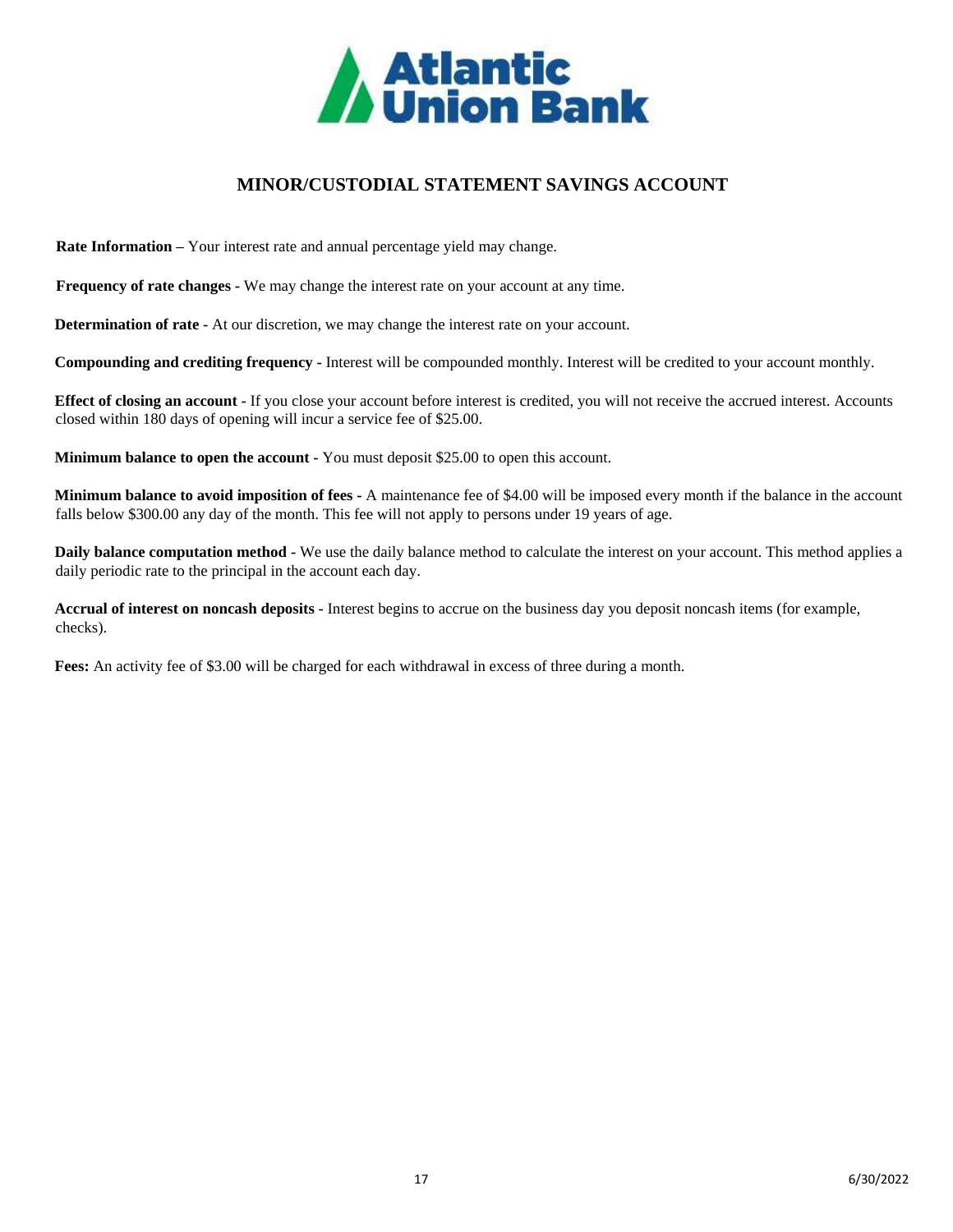

# **DELUXE SAVINGS CLUB ACCOUNT**

<span id="page-17-0"></span>**Rate Information –** Your interest rate and annual percentage yield may change.

**Frequency of rate changes -** We may change the interest rate on your account at any time.

**Determination of rate -** At our discretion, we may change the interest rate on your account.

**Compounding and crediting frequency -** Interest will be compounded annually. Interest will be credited to your account annually.

**Effect of closing an account -** If you close your account before interest is credited, you will not receive the accrued interest.

**Minimum balance to open the account -** You must deposit \$10.00 to open this account.

**Daily balance computation method -** We use the daily balance method to calculate the interest on your account. This method applies a daily periodic rate to the principal in the account each day.

**Accrual of interest on noncash deposits -** Interest begins to accrue on the business day you deposit noncash items (for example, checks).

**Fees:** A maintenance fee of \$5.00 will be charged if this account is closed before the end of the club term.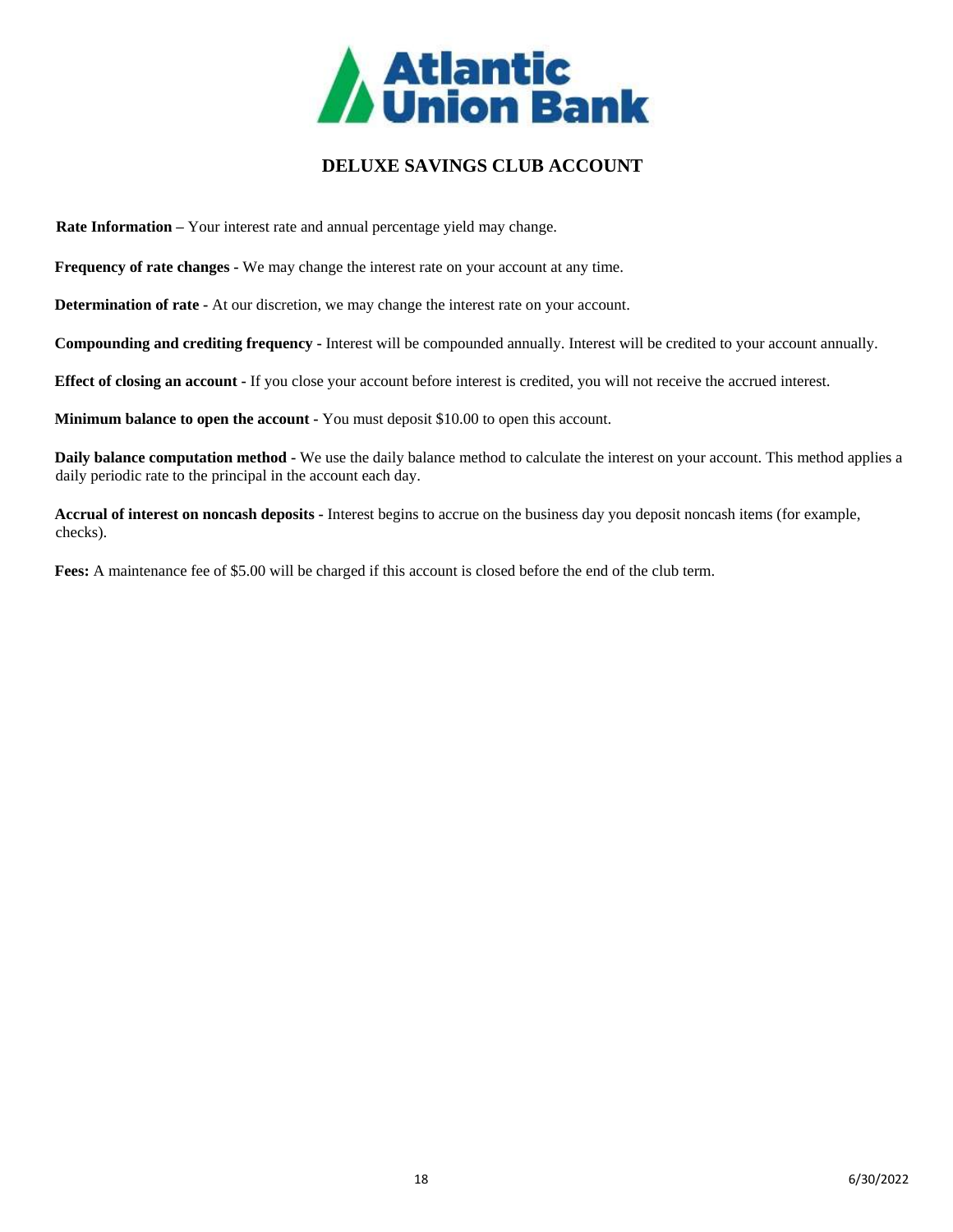

# <span id="page-18-0"></span>**REGULAR CERTIFICATE OF DEPOSIT**

**Rate Information -** The interest rate on your account is ———% with an annual percentage yield of ———%. You will be paid this rate until first maturity.

**Compounding frequency -** Interest will be compounded monthly.

**Crediting frequency -** Interest will be credited to your account monthly.

**Effect of closing an account -** If a depositor closes an account after accruing interest, but before crediting, the depositor will not forfeit that interest.

**Minimum balance to open the account -** You must deposit \$1,000.00 to open this account.

**Daily balance computation method -** We use the daily balance method to calculate the interest on your account. This method applies a daily periodic rate to the principal in the account each day.

**Accrual of interest on noncash deposits -** Interest begins to accrue on the business day you deposit noncash items (for example, checks).

**Transaction limitations:** You may not make any deposits into your account before maturity. You may make withdrawals of principal from your account before maturity only if we agree at the time you request the withdrawal.

You can only withdraw interest credited in the term before maturity of that term without penalty. You can withdraw interest any time during the term of crediting after it is credited to your account.

**Time requirements -** Your account will mature —

**Early withdrawal penalties** (a penalty may be imposed for withdrawals before maturity) -

• If your account has an original maturity of one year or less:

The fee we may impose will equal three months interest on the amount withdrawn subject to penalty.

• If your account has an original maturity of more than one year:

The fee we may impose will equal six months interest on the amount withdrawn subject to penalty.

In certain circumstances such as the death or incompetence of an owner of this account, the law permits, or in some cases requires, the waiver of the early withdrawal penalty. Other exceptions may also apply, for example, if this is part of an IRA or other tax-deferred savings plan.

For any time deposit which earns an interest rate that may vary from time to time during the term, the interest rate we will use to calculate this early withdrawal penalty will be the interest rate in effect at the time of the withdrawal.

**Withdrawal of interest prior to maturity -** The annual percentage yield assumes interest will remain on deposit until maturity. A withdrawal will reduce earnings.

**Automatically renewable time account -** This account will automatically renew at maturity. You may prevent renewal if you withdraw the funds in the account at maturity (or within any grace period mentioned below) or we receive written notice from you within any grace period mentioned below. We can prevent renewal if we mail notice to you at least 30 calendar days before maturity. If either you or we prevent renewal, interest will not accrue after final maturity.

Each renewal term will be the same as the original term, beginning on the maturity date. The interest rate will be the same we offer on new time deposits on the maturity date which have the same term, minimum balance (if any) and other features as the original time deposit.

You will have ten calendar days after maturity to withdraw the funds without a penalty.

п **Non-automatically renewable time account -** This account will not automatically renew at maturity. If you do not renew the account, interest will not accrue after maturity.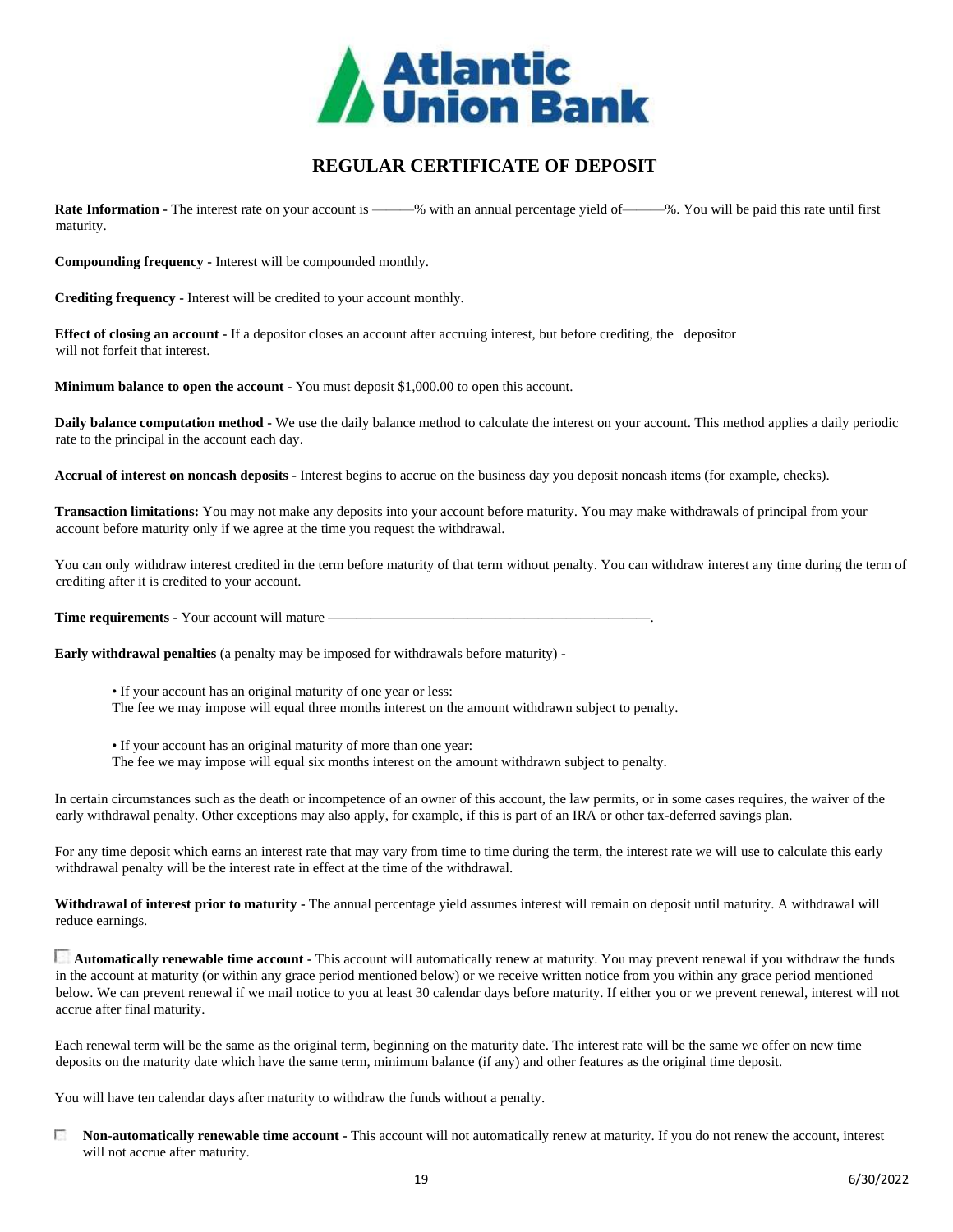

# **LOYALTY CERTIFICATE OF DEPOSIT**

<span id="page-19-0"></span>**Rate Information -** The interest rate on your account is ———% with an annual percentage yield of——%. You will be paid this rate until first maturity.

**Compounding frequency -** Interest will be compounded monthly.

**Crediting frequency -** Interest will be credited to your account monthly.

**Effect of closing an account -** If a depositor closes an account after accruing interest, but before crediting, the depositor will not forfeit that interest.

**Minimum balance to open the account -** You must deposit \$1,000.00 to open this account.

**Daily balance computation method -** We use the daily balance method to calculate the interest on your account. This method applies a daily periodic rate to the principal in the account each day.

**Accrual of interest on noncash deposits -** Interest begins to accrue on the business day you deposit noncash items (for example, checks).

**Transaction limitations:** You may not make any deposits into your account before maturity.You may make withdrawals of principal from your account before maturity only if we agree at the time you request the withdrawal.

You can only withdraw interest credited in the term before maturity of that term without penalty. You can withdraw interest any time during the term of crediting after it is credited to your account.

**Time requirements -** Your account will mature —

**Early withdrawal penalties** (a penalty may be imposed for withdrawals before maturity) –

• If your account has an original maturity of one year or less:

The fee we may impose will equal three months interest on the amount withdrawn subject to penalty.

• If your account has an original maturity of more than one year:

The fee we may impose will equal six months interest on the amount withdrawn subject to penalty.

In certain circumstances such as the death or incompetence of an owner of this account, the law permits, or in some cases requires, the waiver of the early withdrawal penalty. Other exceptions may also apply, for example, if this is part of an IRA or other tax-deferred savings plan.

For any time deposit which earns an interest rate that may vary from time to time during the term, the interest rate we will use to calculate this early withdrawal penalty will be the interest rate in effect at the time of the withdrawal.

**Withdrawal of interest prior to maturity -** The annual percentage yield assumes interest will remain on deposit until maturity. A withdrawal will reduce earnings.

**Automatically renewable time account -** This account will automatically renew at maturity. You may prevent renewal if you withdraw the funds in the account at maturity (or within any grace period mentioned below) or we receive written notice from you within any grace period mentioned below. We can prevent renewal if we mail notice to you at least 30 calendar days before maturity. If either you or we prevent renewal, interest will not accrue after final maturity.

Each renewal term will be the same as the original term, beginning on the maturity date. The interest rate will be the same we offer on new time deposits on the maturity date which have the same term, minimum balance (if any) and other features as the original time deposit.

You will have ten calendar days after maturity to withdraw the funds without a penalty.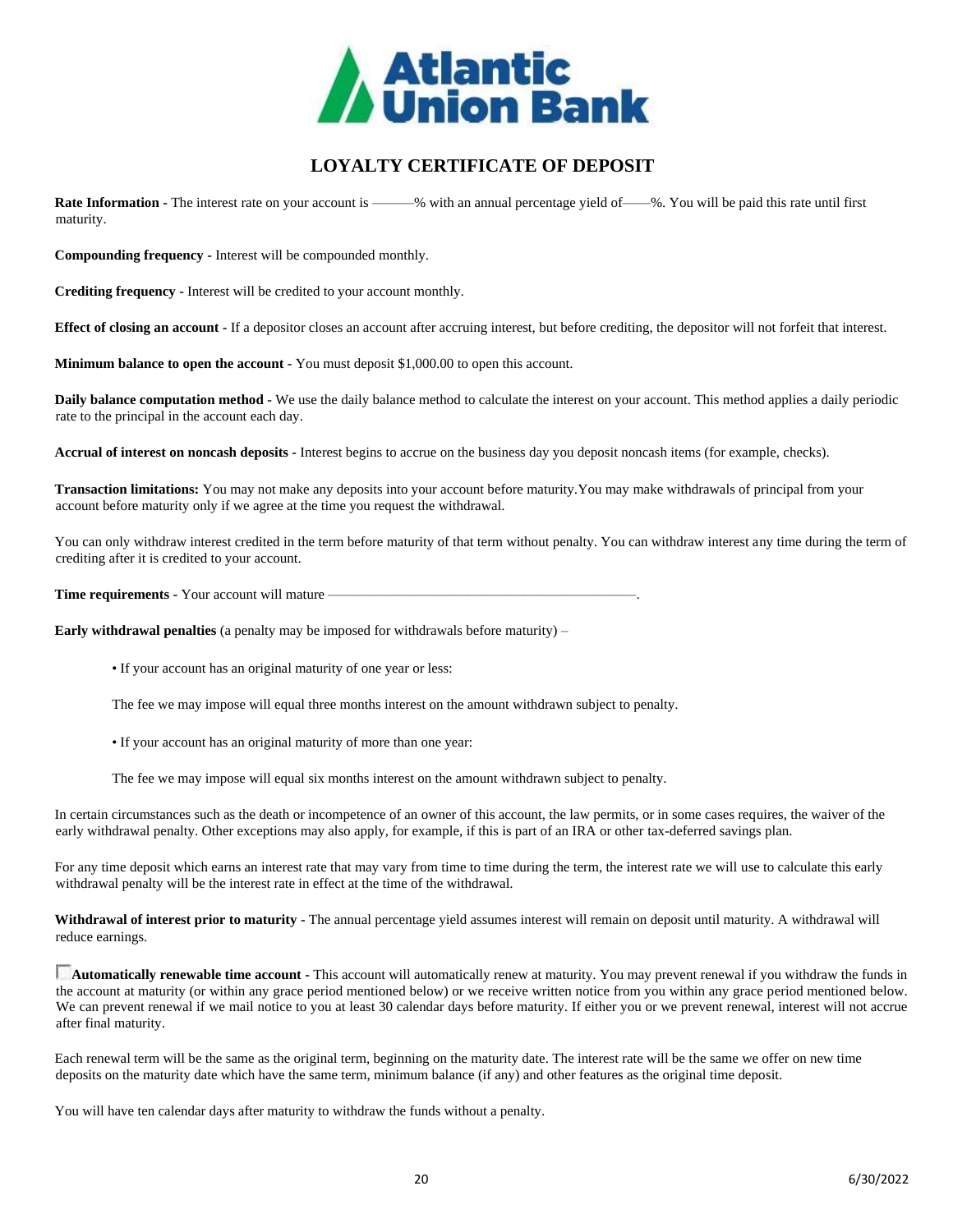

**Non-automatically renewable time account -** This account will not automatically renew at maturity. If you do not renew the account, interest will not accrue after maturity.

**Account Eligibility -** You must have an eligible Atlantic Union Bank personal checking account to qualify for this account. Eligible account types include any personal interest-bearing checking account or Free Checking with a qualifying direct deposit of \$500.00 or more per statement cycle. A "qualifying direct deposit" is a direct deposit of a paycheck, pension, Social Security, or other eligible regular monthly income, electronically deposited by an employer or an outside agency into your checking account.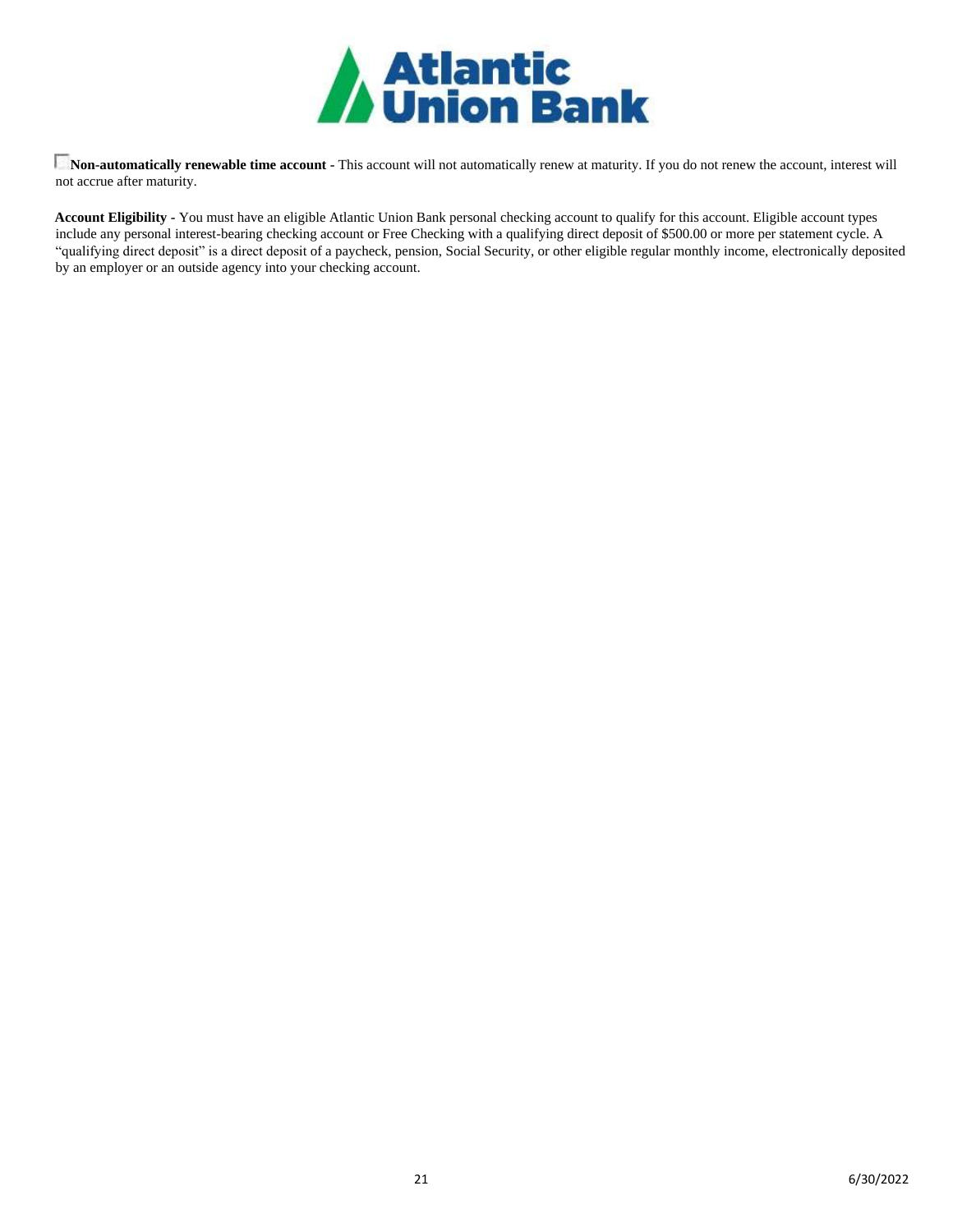

# **IRA VARIABLE RATE SAVINGS ACCOUNT**

<span id="page-21-0"></span>**Rate Information -** Your interest rate and annual percentage yield may change.

**Frequency of rate changes -** We may change the interest rate on your account at any time.

**Determination of rate -** At our discretion, we may change the interest rate on your account.

**Compounding and crediting frequency -** Interest will be compounded every quarter. Interest will be credited to your account every quarter.

**Effect of closing an account -** If a depositor closed an account after accruing interest, but before crediting, the depositor will not forfeit that interest.

**Minimum balance to open the account -** You must deposit \$50.00 to open this account.

**Daily balance computation method -** We use the daily balance method to calculate the interest on your account. This method applies a daily periodic rate to the principal in the account each day.

**Accrual of interest on noncash deposits -** Interest begins to accrue on the business day you deposit noncash items (for example, checks).

**Early withdrawal penalties** (a penalty may be imposed for withdrawals before maturity) - The fee we may impose will equal six months interest on the amount withdrawn subject to penalty.

**Fees:** A maintenance fee of \$10.00 will be charged for each partial withdrawal occurring in any month other than January and a maintenance fee of \$25.00 will be charged for each full withdrawal occurring in any month other than January. These fees will apply to any withdrawal if the account holder is under the age of 59 1/2.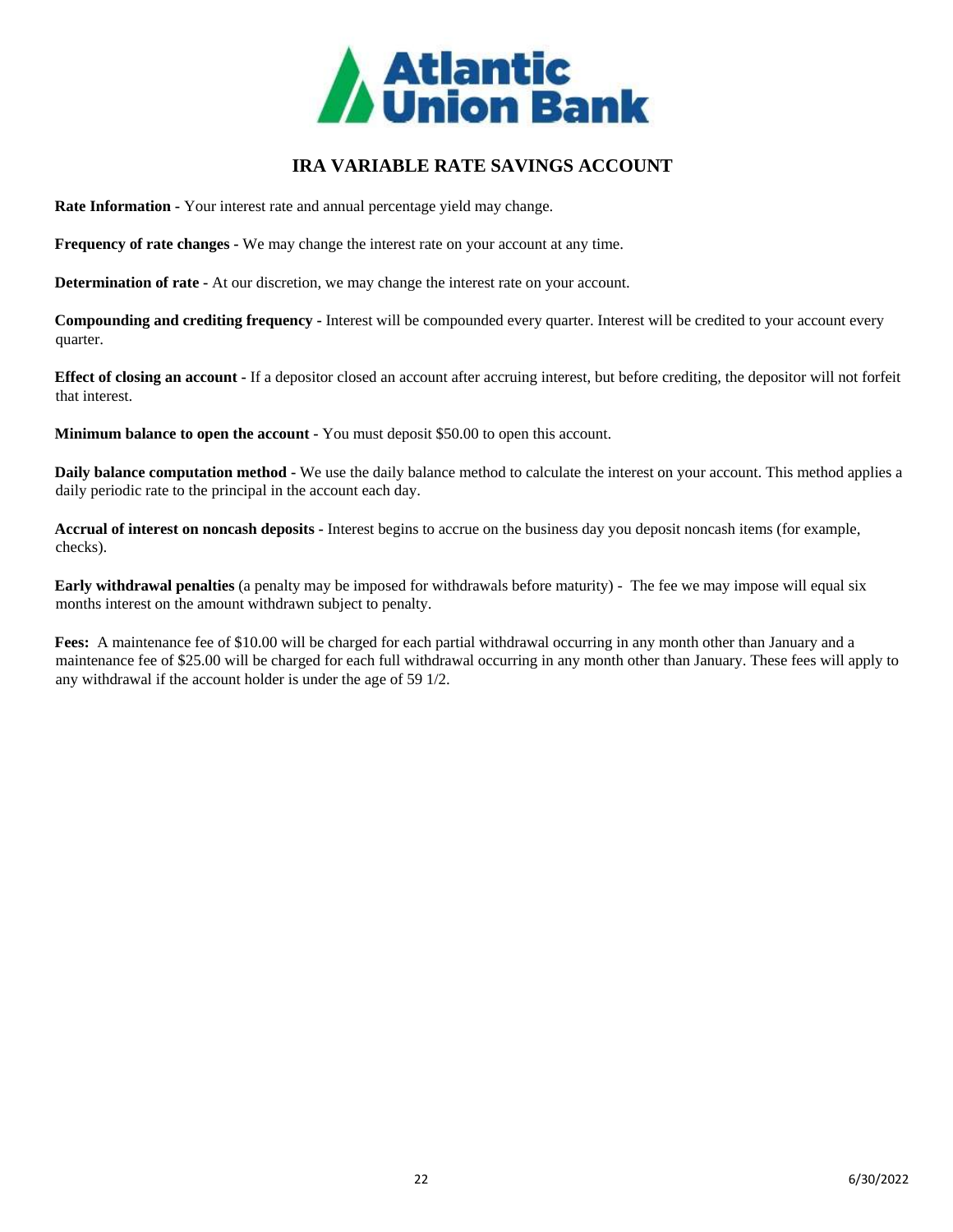

# **CERTIFICATE OF DEPOSIT SPECIAL**

<span id="page-22-0"></span>**Rate Information -** The interest rate on your account is  $\%$  with an annual percentage yield of  $\%$ . You will be paid this rate until first maturity.

**Compounding and crediting frequency -** Interest will be compounded every month. Interest will be credited to your account every month.

**Effect of closing an account -** If a depositor closes an account after accruing interest, but before crediting, the depositor will not forfeit that interest.

**Minimum balance to open the account -** You must deposit \$1,000.00 to open this account.

**Daily balance computation method -** We use the daily balance method to calculate the interest on your account. This method applies a daily periodic rate to the principal in the account each day.

**Accrual of interest on noncash deposits -** Interest begins to accrue on the business day you deposit noncash items (for example, checks).

#### **Transaction limitations:**

You may not make any deposits into your account before maturity. You may make withdrawals of principal from your account before maturity only if we agree at the time you request the withdrawal.

You can only withdraw interest credited in the term before maturity of that term without penalty. You can withdraw interest any time during the term of crediting after it is credited to your account.

**Time requirements -** Your account will mature \_\_\_\_\_\_\_\_\_\_\_\_\_\_\_\_\_\_\_\_\_\_\_\_\_\_\_\_\_\_\_\_\_\_\_

**Early withdrawal penalties** (a penalty may be imposed for withdrawals before maturity) -

- If your account has an original maturity of one year or less: The fee we may impose will equal three months interest on the amount withdrawn subject to penalty.
- If your account has an original maturity of more than one year: The fee we may impose will equal six months interest on the amount withdrawn subject to penalty.

In certain circumstances such as the death or incompetence of an owner of this account, the law permits, or in some cases requires, the waiver of the early withdrawal penalty. Other exceptions may also apply, for example, if this is part of an IRA or other tax-deferred savings plan.

For any time deposit which earns an interest rate that may vary from time to time during the term, the interest rate we will use to calculate this early withdrawal penalty will be the interest rate in effect at the time of the withdrawal.

**Withdrawal of interest prior to maturity -** The annual percentage yield assumes interest will remain on deposit until maturity. A withdrawal will reduce earnings.

**Automatically renewable time account -** This account will automatically renew at maturity. You may prevent renewal if you withdraw the funds in the account at maturity (or within any grace period mentioned below) or we receive written notice from you within any grace period mentioned below. We can prevent renewal if we mail notice to you at least 30 calendar days before maturity. If either you or we prevent renewal, interest will not accrue after final maturity.